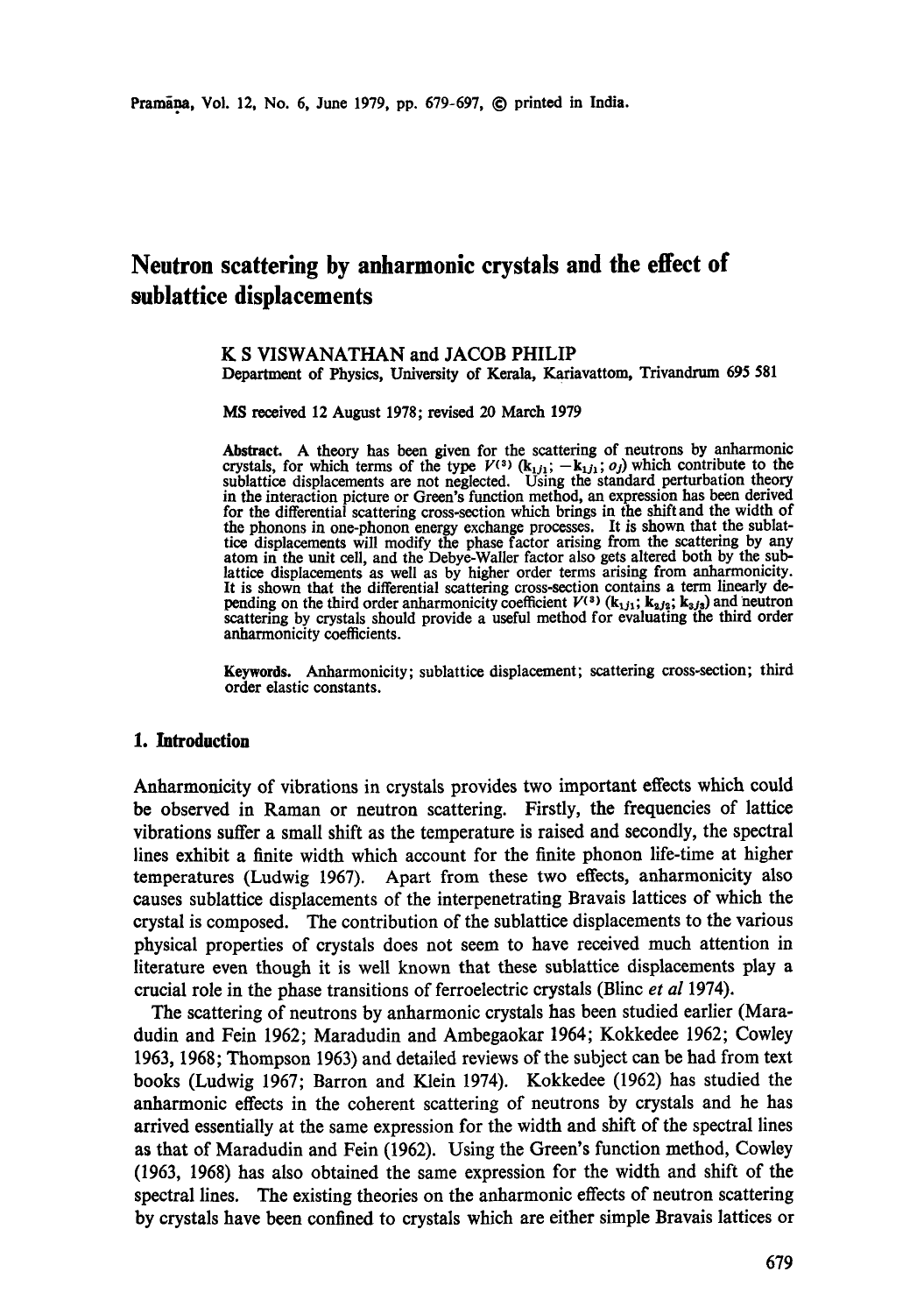for which each atom is at a centre of symmetry. It is therefore essential to have a general theory of neutron scattering by anharmonic crystals, which will bring out explicitly the contributions of the sublattice displacements to the differential scattering cross-section of the crystal as well as the quantum effects of the higher order terms arising from the non-commutability of operators in the presence of anharmonicity. Such a theory will be specifically useful to study the neutron scattering by ferroelectric crystals near the region of the phase transition. For ferroelectric crystals, some of the optical modes corresponding to the wave vector  $q=0$  become soft as the transition temperature is approached from above and the eigen vector corresponding to the soft modes gets frozen in the ferroelectric phase. The phase transition is accompanied by a spontaneous polarisation and sublattice displacements associated with these soft modes. It is clear that any theory of neutron scattering by ferroelectric crystals should take into account the sublattice displacements of the atoms in the unit cell and their contribution to the scattering near the region where phase transition takes place.

The present paper aims at giving a theory of the scattering of neutrons by anharmonic crystals for which the effect of the anharmonicity coefficients of the type  $V^{(3)}(k_{111};-k_{111}; o_j)$  which contribute to the sublattice displacements are not ignored. These coefficients were neglected in the earlier treatment by Maradudin and Fein (1962) Kokkedee (1962) and Cowley (1963) and hence their theories could not account for the relative inner displacements of the Bravais lattices. An expression has been given for the differential scattering cross-section by the anharmonic crystal by using the perturbation theory in the interaction picture or the Green's function formalism, and this expression describes the usual Bragg scattering, the one-phonon process and the linewidth and shift of phonons. It is shown that the sublattice displacements will modify the phase factor arising from any atom in the unit cell and the scattering crosssection will depend on the relative sublattice displacements of the primitive lattices. The third order contribution of anharmonicity to the Debye-Waller factor has been evaluated and it is shown that the Debye-Waller factor also gets modified by terms involving the sublattice displacements.

## **2. The differential scattering cross-section**

The differential scattering cross-section per unit solid angle and unit interval of outgoing energy of the scattered particle is given by (Maradudin *et al* 1971)

$$
\frac{d^2\sigma}{d\Omega dt} = \frac{k}{\hbar k_0} S(\mathbf{k}, \omega),\tag{1}
$$

where the scattering function

$$
S(\mathbf{k}, \omega) = N \sum_{k_1} f_{k_1}^* f_{k_2} \exp \{ i \mathbf{k} \cdot [\mathbf{r} (k_2) - \mathbf{r} (k_1)] \} \times
$$
  

$$
\sum_{\mathbf{l}} \exp [i \mathbf{k} \cdot \mathbf{r} (l)] \int \exp (i \omega t) dt \left\langle \exp \left[ -i \mathbf{k} \cdot \mathbf{u} \begin{pmatrix} 0 \\ k_1 \end{pmatrix} \right] \right\}
$$
  

$$
\exp \left[ i \mathbf{k} \cdot \mathbf{u} \begin{pmatrix} l \\ k_2 \end{pmatrix} \right] \right\rangle.
$$
 (2)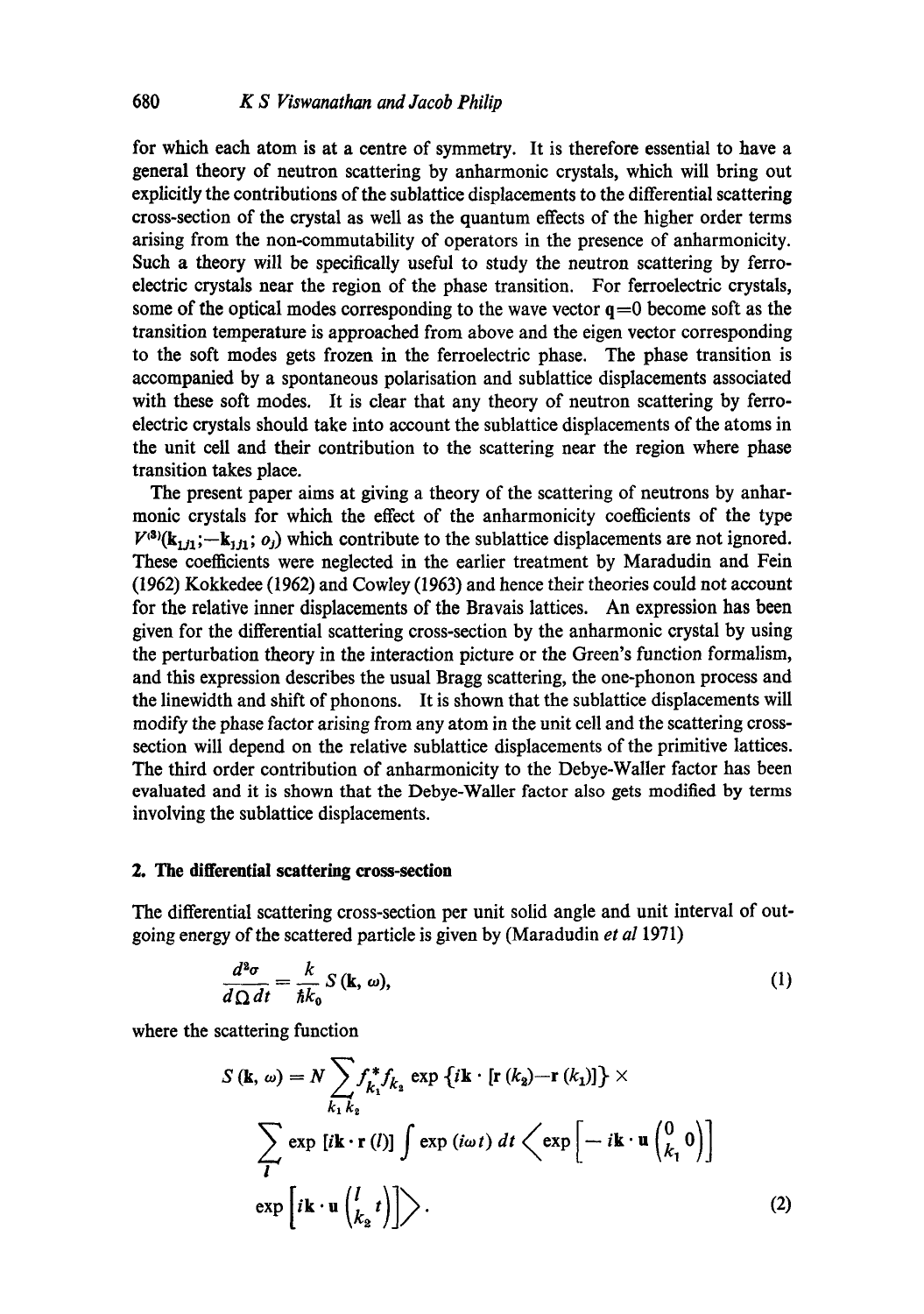In the above we are following the usual notation of lattice dynamics (Maradudin *et al* 1971); k is the difference in the wave vectors of the incident and scattered neutrons;  $r(l)$  is the position vector of the *l*th unit cell;  $r(k)$  is the position vector of the kth atom in the *l*th unit cell;  $\mathbf{u} \begin{pmatrix} l \\ k \end{pmatrix}$  denotes the displacement of atom k in cell *l* from its equilibrium value. Further  $\langle \ldots \rangle$  denotes the thermal average given by

$$
\langle F \rangle = \text{Tr} \exp - (\beta H) \ F/\text{Tr} \exp - (\beta H), \tag{3}
$$

and  $\mathbf{u} \begin{pmatrix} I_2 & t \\ k_2 & t \end{pmatrix}$  is the time-dependent Heisenberg operator defined by

$$
\mathbf{u}\begin{pmatrix}l_2 & t\\ k_2 & t\end{pmatrix} = \exp\left(itH/\hbar\right)\mathbf{u}\begin{pmatrix}l_2\\ k_2\end{pmatrix}\exp\,-\,(itH/\hbar),\tag{4}
$$

where  $H$  is the Hamiltonian of the system.

Let us now write the Hamiltonian of the system in the form

$$
H = H_0 + H_A,\tag{5}
$$

where  $H_0$  is the Hamiltonian in the harmonic approximation and  $H_A$  is the anharmonic Hamiltonian. They are given by

$$
H_0 = \frac{1}{2} \sum_{\widetilde{\mathbf{k}}j} \left\{ \dot{Q}^*(\widetilde{\mathbf{k}}j) \dot{Q}(\widetilde{\mathbf{k}}j) + \omega_j^2 (\widetilde{\mathbf{k}}) \ Q^*(\widetilde{\mathbf{k}}j) \ Q(\widetilde{\mathbf{k}}j) \right\}
$$
(6)

and

$$
H_A = \sum_{\mathbf{k}_{1j1} \mathbf{k}_{2j2} \mathbf{k}_{3j3}} V^{(3)}(\mathbf{k}_{1j1}; \mathbf{k}_{2j2}; \mathbf{k}_{3j3}) A_{\mathbf{k}_1 j1} A_{\mathbf{k}_2 j2} A_{\mathbf{k}_2 j3} +
$$
  

$$
\sum_{V^{(4)} \ (V_1, V_2, V_3, V_4, V_5, V_5, V_6, V_7, V_8, V_9, V_{10}, V_{11}, V_{12}, V_{13}, V_{14}, V_{15}, V_{16}, V_{17}, V_{18}, V_{19}, V_{10}, V_{11}, V_{12}, V_{13}, V_{14}, V_{15}, V_{16}, V_{17}, V_{18}, V_{19}, V_{10}, V_{11}, V_{12}, V_{13}, V_{14}, V_{15}, V_{16}, V_{17}, V_{18}, V_{19}, V_{10}, V_{11}, V_{12}, V_{13}, V_{14}, V_{15}, V_{16}, V_{17}, V_{18}, V_{19}, V_{10}, V_{11}, V_{12}, V_{13}, V_{14}, V_{15}, V_{16}, V_{17}, V_{18}, V_{19}, V_{10}, V_{11}, V_{12}, V_{13}, V_{14}, V_{15}, V_{16}, V_{17}, V_{18}, V_{19}, V_{10}, V_{11}, V_{12}, V_{13}, V_{14}, V_{15}, V_{16}, V_{17}, V_{18}, V_{19}, V_{10}, V_{11}, V_{12}, V_{13}, V_{14}, V_{15}, V_{16}, V_{17}, V_{18}, V_{19}, V_{10}, V_{11}, V_{12}, V_{13}, V_{14}, V_{15}, V_{16}, V_{17}, V_{18}, V_{19}, V_{10}, V_{11}, V_{12}, V_{13}, V_{14}, V_{15}, V_{16}, V_{17}, V_{18}, V_{19}, V_{10}, V_{11}, V_{12}, V_{13}, V_{14}, V_{15}, V_{16}, V_{17}, V_{18}, V_{19}, V_{10}, V_{11}, V_{12}, V_{13}, V_{14}, V_{15}, V_{16}, V_{17}, V_{18}, V_{19}, V
$$

$$
\sum_{\mathbf{k}_{1j1}\,\mathbf{k}_{2j1}\,\mathbf{k}_{3j2}\,\mathbf{k}_{4j4}} V^{(4)}\left(\mathbf{k}_{1j1}\,;\,\mathbf{k}_{2j2}\,;\,\mathbf{k}_{3j3}\,;\,\mathbf{k}_{4j4}\right) A_{\mathbf{k}_1j1}\,A_{\mathbf{k}_2j2}\,A_{\mathbf{k}_3j3}\,A_{\mathbf{k}_4j4},\qquad (7)
$$

where  $A_{kj} = a_{-ki}^{+} + a_{ki};$  (8)  $a_{-{\bf k}i}^+$  and  $a_{\bf k}i$  represent the phonon creation and annihilation operators respectively.

The operators  $V^{(3)}$  and  $V^{(4)}$  satisfy certain symmetry requirements (Born and Huang 1954; Maradudin and Fein 1962).  $V^{(3)}$  is nonzero only when the sum  $k_1+k_2+k_3=0$  or a vector of the reciprocal lattice. Similarly,  $V^{(4)}$  is nonzero only when  $k_1+k_2+k_3+k_4=0$  or a vector of the reciprocal lattice.

Now let us write

$$
A = -ik \cdot \mathbf{u} \begin{pmatrix} 0 \\ k_1 \end{pmatrix} = A(0), \tag{9}
$$

$$
B = i\mathbf{k} \cdot \mathbf{u} \begin{pmatrix} l \\ k_2 \end{pmatrix} = B(t). \tag{10}
$$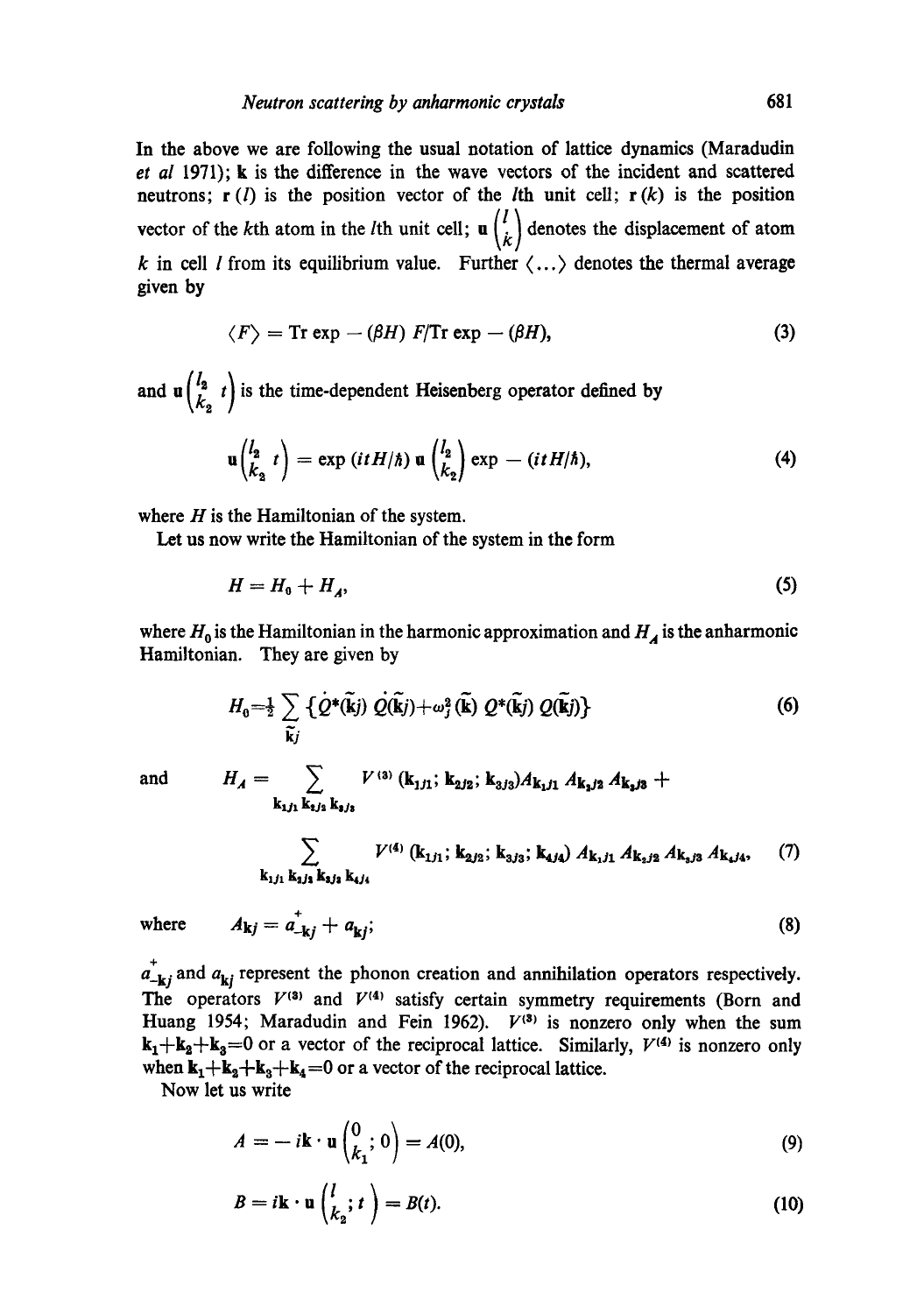The operators  $A$  and  $B$  do not commute and hence we use the well-known result (Ludwig 1967)

$$
\langle e^A e^B \rangle = \exp \left( -W_A - W_B \right) \exp \left\{ \langle AB \rangle - \langle A \rangle \langle B \rangle \right.
$$
  
+  $\frac{1}{2} \langle A^2 B \rangle - \frac{1}{2} \langle A^2 \rangle \langle B \rangle - \langle A \rangle \langle AB \rangle$   
+  $\langle A \rangle^2 \langle B \rangle + \frac{1}{2} \langle AB^2 \rangle - \frac{1}{2} \langle A \rangle \langle B^2 \rangle$   
-  $\langle AB \rangle \langle B \rangle + \langle A \rangle \langle B \rangle^2 + \text{higher order terms} \},$  (11)

where  $-W_A = \langle A \rangle + \frac{1}{2} \{ \langle A^2 \rangle - \langle A \rangle^2 \}$ 

$$
+\tfrac{1}{6}\{\langle A^3\rangle-3\langle A\rangle\langle A^2\rangle+2\langle A\rangle^3\}.
$$
 (12)

A similar relation holds for  $-W_B$ . For simple Bravais lattices or for crystals for which each atom is at a centre of symmetry, the averages  $\langle A \rangle$  or  $\langle B \rangle$  which depend on the sublattice displacements vanish, but since it is our aim specifically to evaluate the contribution of sublattice displacements for a general non-Bravais crystal, we will not ignore them here and shall study their contribution to neutron scattering.

Our problem therefore reduces to the evaluation of the averages  $\langle A \rangle$ ,  $\langle B \rangle$ ,  $\langle A^2 \rangle$ ,  $\langle B^2 \rangle$ ,  $\langle AB \rangle$ ,  $\langle AB^2 \rangle$ ,  $\langle A^2B \rangle$ ,  $\langle A^3 \rangle$  and  $\langle B^3 \rangle$ . Now,

$$
\left\langle \mathbf{u}_{\alpha} \begin{pmatrix} l \\ k_1 \end{pmatrix} \right\rangle = \frac{\hbar^{3/2}}{(2NM_{k_1})^{1/2}} \sum_{\mathbf{k}j} \frac{\mathbf{e}_{\alpha} \left( k_1 \middle| \mathbf{k}_j \right)}{[\omega(\mathbf{k}j)]^{1/2}} \times
$$
\n
$$
\exp \left[ 2\pi i \mathbf{k} \cdot \mathbf{x}(l) \right] \cdot \left\langle A_{kj}(0) \right\rangle \tag{13}
$$

The expectation value of the operator  $A_{kj}(0)$  has earlier been evaluated (Viswanathan and Watanabe 1966) and this is given by

$$
\langle A_{\mathbf{k}j}(0) \rangle = \langle A_{\mathbf{k}j}(\tau) \rangle = -\frac{6}{\hbar \omega(\mathbf{k}_j)} \sum_{\mathbf{k}_{1j1}} V^{(3)} (\mathbf{k}_{1j1}; -\mathbf{k}_{1j1}; 0_j) \times g \mathbf{k}_1 j_1 (14)
$$

where 
$$
g_{k,j} = 2n(kj) + 1,
$$
 (15)

$$
and \qquad n(\mathbf{k}j) = [\exp(\beta \hbar \omega(\mathbf{k}j)) - 1]^{-1}.
$$
 (16)

The diagram that contributes to  $\langle A_{k}(r) \rangle$  is given in figure 1. Thus substituting in (9) we find that

$$
\langle A \rangle = -i\mathbf{k} \cdot \left\langle \mathbf{u} \begin{pmatrix} 0 \\ k_1 \end{pmatrix} \right\rangle = -i\mathbf{k} \cdot \langle \mathbf{u}(k_1) \rangle, \tag{17}
$$

where the sublattice displacement  $\langle u(k_1) \rangle$  can be obtained by substituting (14) in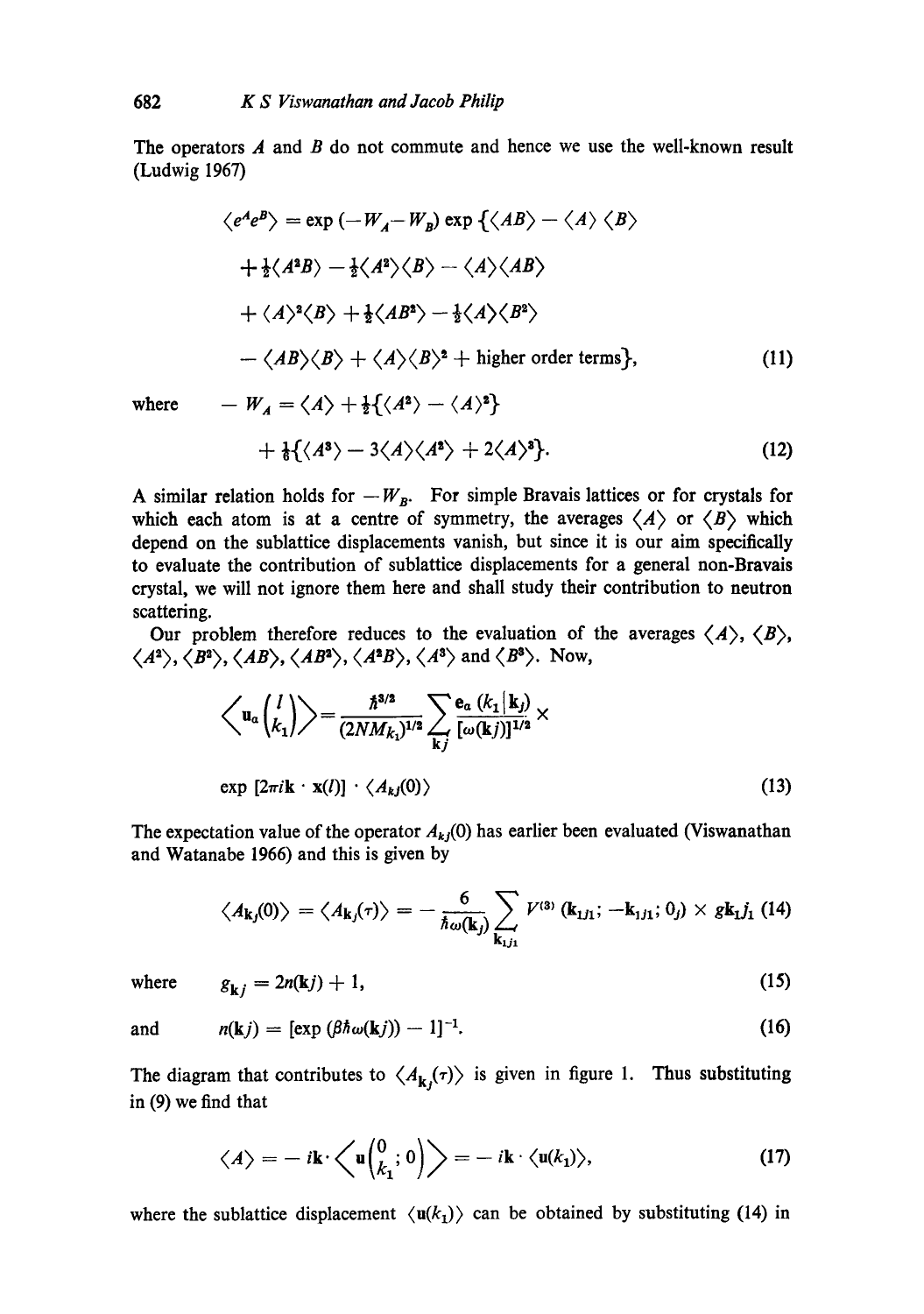

**Figure 1.** Diagram that contributes to  $\langle A_{ki}(\tau) \rangle$  type averages.

(13). Similarly, the average of the operator  $B$  can also be found to be independent of  $\tau$  and we have

$$
\langle B \rangle = i \mathbf{k} \cdot \langle \mathbf{u} (k_2) \rangle. \tag{18}
$$

These averages depend only on the atom indices  $k_1$  and  $k_2$  and correspond to the sublattice displacements of the Bravais lattices associated with these atoms in the unit cell.

## 3. Thermal averages of the operators  $A^2$ ,  $B^3$ ,  $AB$ ,  $A^3$ ,  $B^3$ ,  $A^2B$  and  $AB^2$

We shall first evaluate the thermal averages of the product of two operators such as  $\langle A^2 \rangle$ ,  $\langle B^2 \rangle$  and  $\langle AB \rangle$ . In the interaction picture, the average of any operator  $O$  is given by

$$
\langle O \rangle = \text{Tr} \left[ \exp \left( -\beta H_0 \right) S(\beta) O \right] / \text{Tr} \left[ \exp \left( -\beta H_0 \right) S(\beta) \right] \tag{19}
$$
\n
$$
S(\beta) = 1 + \sum_{n=1}^{\infty} \frac{(-1)^n}{n!} \int_0^{\beta} \cdots \int_0^{\beta} T \left[ H_A(\tau_1) \times \right] \, d\tau
$$

$$
H_A(\tau_2)\dots H_A(\tau_n) \, d\tau_1, \, d\tau_2 \dots d\tau_n \tag{20}
$$

$$
H_{\mathcal{A}}(\tau) = \exp\left(\tau H_0\right) H_{\mathcal{A}} \exp\left(-\tau H_0\right),\tag{21}
$$

and  $T$  is the time ordering operator. Generally the averages of the products of the operators mentioned above can be evaluated by evaluating the thermal average

$$
\big\langle A_{\widetilde{\mathbf{k}}_{\widetilde{f}}}\left(\tau_{1}\right)A_{\widetilde{\mathbf{k}}_{\widetilde{f}}}\left(\tau_{2}\right)\big\rangle
$$

for different times and later assigning the values 0 or  $\tau$  for  $\tau_1$  and  $\tau_2$ . If we write  $\lambda = \tilde{k}j$  and  $\lambda' = k'j'$ , these averages involve the harmonic phonon propagator which is defined by

$$
\langle T A_{\lambda} (\tau_1) A_{\lambda'} (\tau_2) \rangle = \delta_{\lambda - \lambda'} \widetilde{g} (\lambda, \tau_1 - \tau_2), \qquad (22)
$$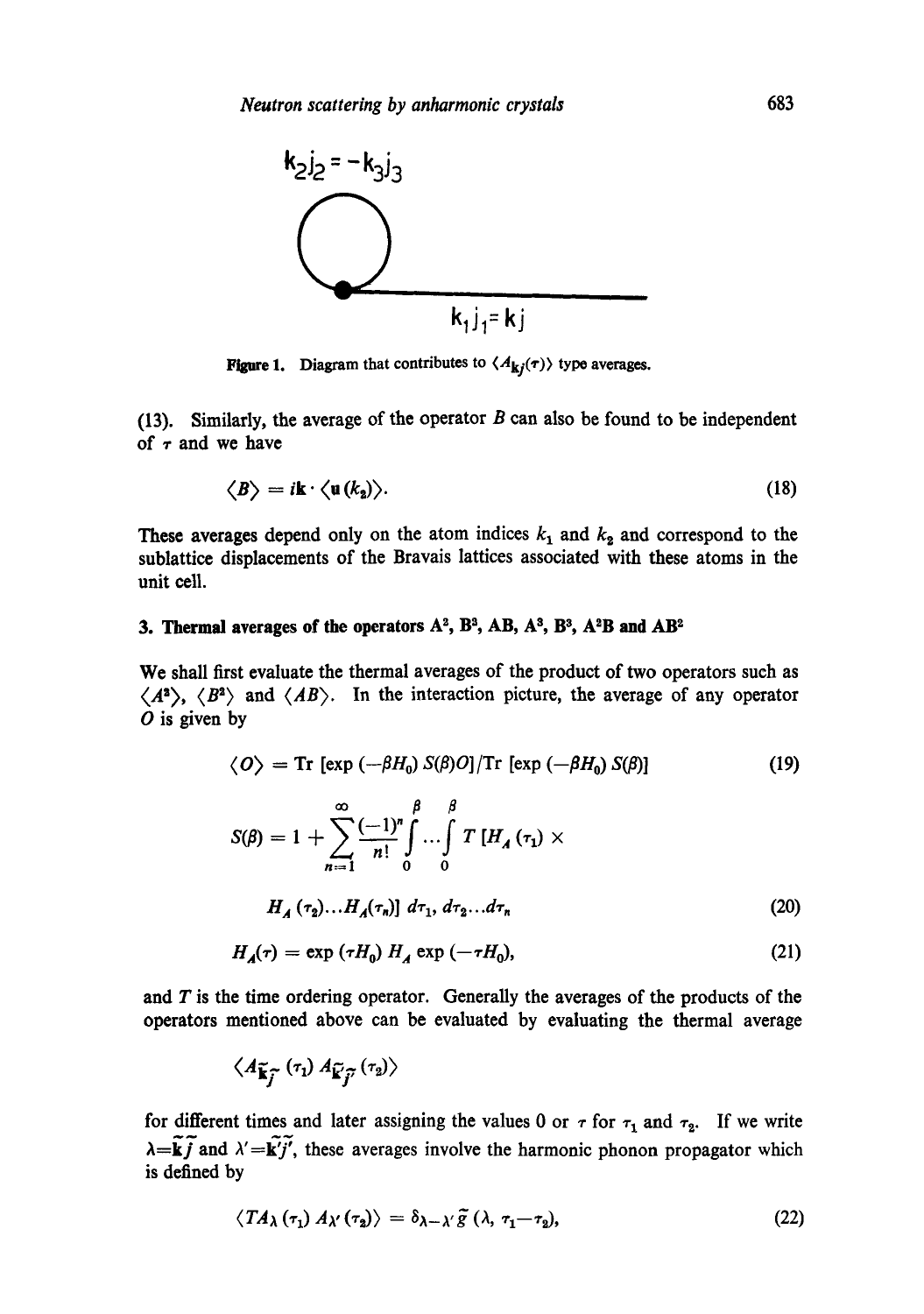where 
$$
\tilde{g}(\lambda, \tau) = \langle TA_{\lambda}(\tau) A_{-\lambda}(0) \rangle
$$
  
= $n_{\lambda} \exp(|\tau| \hbar \omega_{\lambda}) + (n_{\lambda} + 1) \exp(-|\tau| \hbar \omega_{\lambda}).$  (23)

The harmonic phonon propagator is nonzero only when  $k+k'=0$  or  $k'=-k$ . Further, the phonon propagator has the following well-known Fourier expansion (Barron and Klein 1974)

$$
g(\lambda, \tau) = \sum_{n=-\infty}^{+\infty} g(\lambda, i \omega_n)^{\texttt{P}} \exp_k^{\texttt{m}}(i \hbar_{\mathbf{a}}^{\lambda} \omega_n \tau), \tag{24}
$$

where 
$$
g(\lambda, i \omega_n) = \frac{2\omega_{\lambda}}{\beta \hbar (\omega_{\lambda}^2 + \omega_n^2)},
$$
 (25)

and 
$$
\omega_n = 2\pi n/\beta \hbar. \tag{26}
$$

We shall use the linked cluster expansion theorem to evaluate the thermal averages, but to conserve space we shall not give the details of the derivation. It is an important consequence of this theorem that the denominator in (19) will cancel with one of the factors of the numerator and only connected diagrams contribute to the thermal averages. The diagrams that contribute to the third and fourth order anharmonicity terms are shown in figure 2. If we write  $\lambda_1 = \mathbf{k}_{1j_1}, \lambda'_1 = \mathbf{k'}_{1j'_1}, \lambda_2 = \mathbf{k}_{2j_2}$ , etc. we find that

$$
\langle B^{2}(\tau) \rangle = -\frac{\hbar}{2NM_{k2}} \sum_{\widetilde{k}j} \frac{k \cdot e (k_{2} | \widetilde{k}j) k \cdot e^{*} (k_{2} | \widetilde{k}j)}{[\omega (\widetilde{k}j) \omega (-\widetilde{k}j)]^{\frac{1}{2}}} \times
$$
  

$$
[(2n_{\lambda}+1) - 12\beta \sum_{k_{3/3}} V^{(4)} (-\widetilde{k}j; \widetilde{k}j; k_{3/3}; -k_{3/3}) \times
$$
  

$$
\frac{(2n_{\lambda3}+1) (2n_{1}+1)}{\beta \hbar \omega_{1}} \Big\} + 18\beta^{2} \sum_{o_{j_{1}}} \sum_{k_{1}j_{2}} V^{(3)} (-k_{1j_{1}}; k_{1j_{1}}; o_{j_{1}}) \times
$$
  

$$
V^{(3)} (o_{j_{1}}; k_{2}j_{2}; -k_{2}j_{2}) (2n_{\lambda_{2}}+1) \cdot \frac{2 (2n_{1}+1)}{\beta^{2} \hbar^{2} \omega_{\lambda'_{1}} \omega_{1}} + \frac{\omega}{\infty}
$$
  

$$
18\beta^{2} \sum_{k_{2}j_{2}} \sum_{k_{3}j_{3}} |V^{(3)} (\widetilde{k}j; k_{2}j_{2}; k_{3}j_{3})|^{2} \sum_{n=-\infty}^{\infty} |g(\lambda_{1}, i\omega_{n})|^{2} (\beta \hbar)^{-1} \times
$$
  

$$
\frac{n_{2}-n_{3}}{\omega_{2}-\omega_{3}-i\omega_{n}} + \frac{n_{2}-n_{3}}{\omega_{2}-\omega_{3}+i\omega_{n}} - \frac{n_{2}+n_{3}+1}{\omega_{2}+\omega_{3}-i\omega_{n}} - \frac{n_{2}+n_{3}+1}{\omega_{2}+\omega_{3}+i\omega_{n}} \Big\} (27)
$$

Further, we have

$$
\langle AB \rangle = -\frac{\hbar}{2N \left(M_{k1} M_{k2}\right)^{\frac{1}{2}}} \sum_{\alpha} \sum_{\beta} \sum_{\widetilde{\mathbf{k}}' \widetilde{j'}} k_{\alpha} k_{\beta} \times
$$

$$
\frac{\mathbf{e}_{\alpha} \left(k_{1} \big| \widetilde{\mathbf{k}} \widetilde{j}\right) \mathbf{e}_{\beta} \left(k_{2} \big| \widetilde{\mathbf{k}}' \widetilde{j'}\right)}{\left[\omega \left(\widetilde{\mathbf{k}} \widetilde{j}\right) \omega \left(\widetilde{\mathbf{k}}' \widetilde{j'}\right)\right]^{\frac{1}{2}}} \exp \left[2\pi i \widetilde{\mathbf{k}}' \cdot \mathbf{x}(l)\right] \langle A_{\widetilde{\mathbf{k}} \widetilde{j}}(0) A_{\widetilde{\mathbf{k}}' \widetilde{j'}}(\tau) \rangle \tag{28}
$$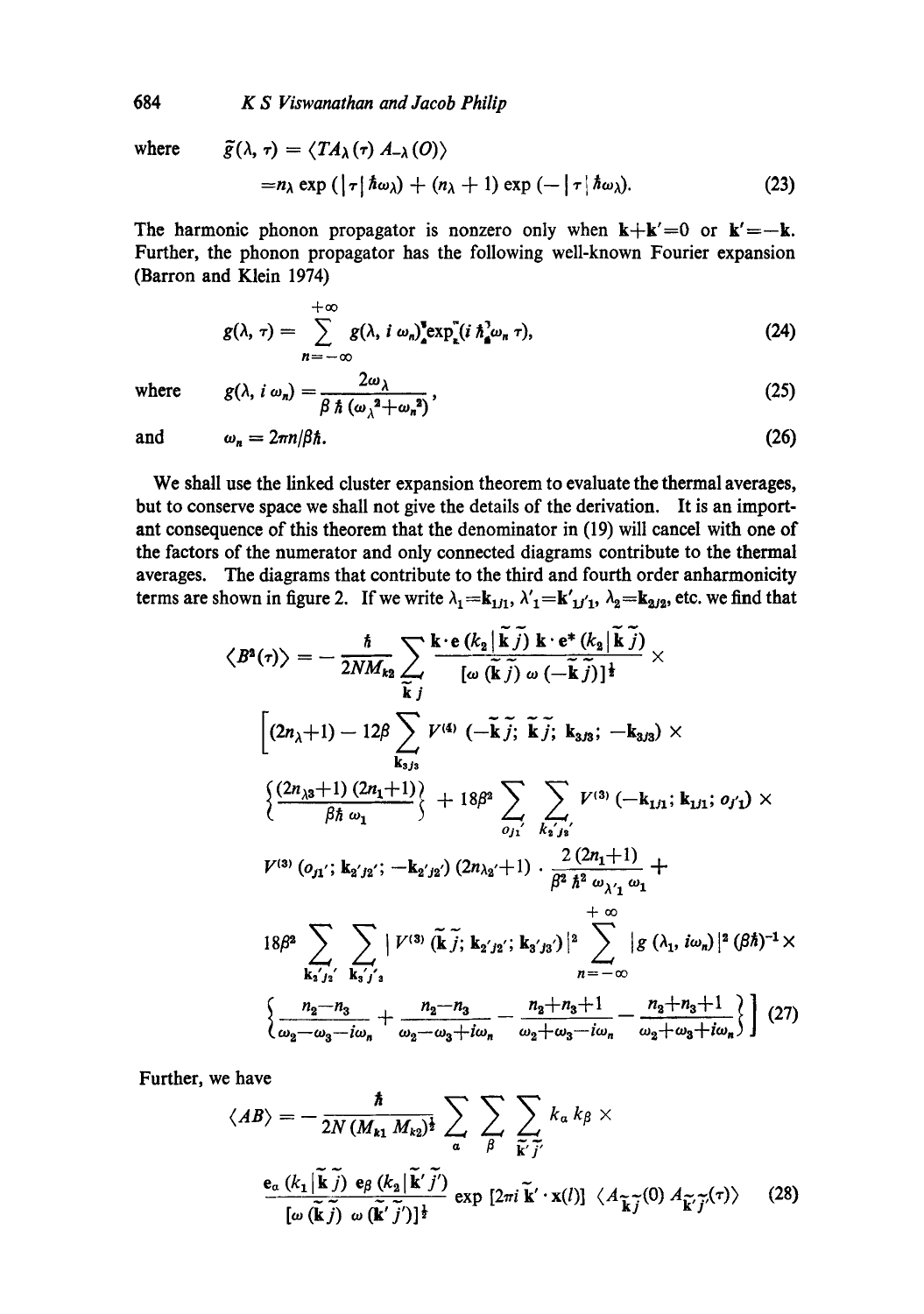

$$
(\mathsf{o})
$$





Figure 2. Diagrams that contribute to  $\langle A_{\widetilde{L},\widetilde{T}}(\tau_1) A_{\widetilde{L},\widetilde{T}}(\tau_2) \rangle$  type averages.

where the thermal average

$$
\langle A_{\widetilde{\mathbf{k}}\widetilde{j}}(0) \, A_{\widetilde{\mathbf{k}}'\widetilde{j}'}(\tau) \rangle
$$

has the following expression:

$$
\langle A_{\widetilde{\mathbf{k}}\widetilde{j}}(0) \; A_{\widetilde{\mathbf{k}}'\widetilde{j}'}(\tau) \rangle = \delta_{\widetilde{\mathbf{k}}\,\widetilde{j}_1\,-\,\widetilde{\mathbf{k}}'\widetilde{j}'} \; g(\widetilde{\mathbf{k}}\,\widetilde{j};\,\tau) -
$$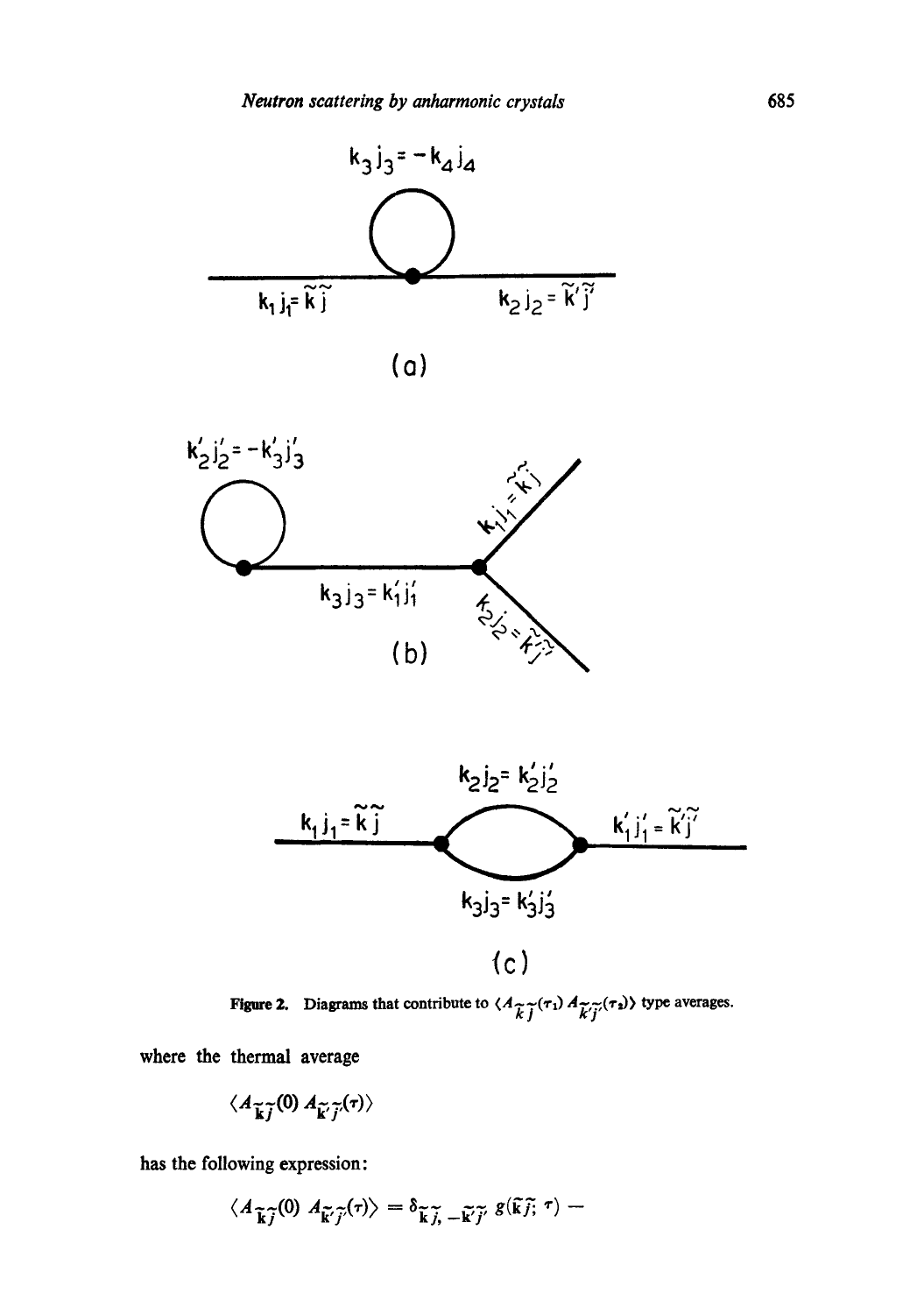$$
12\beta \sum_{\mathbf{k}_3j_3} V^{(4)} \left(-\tilde{\mathbf{k}} \tilde{j}; -\tilde{\mathbf{k}}' \tilde{j}'; \mathbf{k}_3j_3; -\mathbf{k}_3j_3\right) g(\mathbf{k}_3j_3, 0) \times
$$
\n
$$
\left[\sum_{n} g(\lambda_1, i\omega_n) g(\lambda_2, -i\omega_n) \exp(i\hbar\omega_n \tau)\right] +
$$
\n
$$
18\beta^2 \sum_{\mathbf{k}_1j'_1} \sum_{\mathbf{k}_2j'_2} V^{(3)} \left(-\tilde{\mathbf{k}} \tilde{j}; -\tilde{\mathbf{k}}' \tilde{j}'; \mathbf{k}_1j'_1\right) V^{(3)} (\mathbf{k}_1j'_1; \mathbf{k}_2j'_2; -\mathbf{k}_2j'_2) \times
$$
\n
$$
(2n_{\lambda_1} + 1) \frac{2}{\beta\hbar\omega_{\lambda_3}} \left[\sum_{n=-\infty}^{+\infty} g(\lambda_1 i\omega_n) g(\lambda_2, -i\omega_n) \times
$$
\n
$$
\exp(i\hbar\omega_n \tau) + 18\beta^2 \sum_{\mathbf{k}_2} \sum_{\mathbf{k}_3j'_3} V^{(3)} \left(-\tilde{\mathbf{k}} \tilde{j}; -\mathbf{k}_2j'_2; -\mathbf{k}_3j'_3\right) \times
$$
\n
$$
V^{(3)} \left(-\tilde{\mathbf{k}}' \tilde{j}'; \mathbf{k}_2j'_2; \mathbf{k}_3j'_3\right) \left[\sum_{n=-\infty}^{+\infty} \sum_{l=-\infty}^{+\infty} g(\lambda_1, i\omega_n) \times
$$
\n
$$
g(\lambda_1', -i\omega_n) g(\lambda_2, i\omega_l) g(\lambda_3 - i\omega_{-n-l}) \times \exp(i\hbar\omega_n \tau)\right].
$$
\n(29)

We shall next evaluate the thermal averages of the product of three time dependent or time independent operators  $A_{ki}$ . We shall consider the averages

$$
\langle A\widetilde{\mathbf{k}}\widetilde{\jmath}(\tau) A\widetilde{\mathbf{k}}\widetilde{\jmath}(\tau) A\widetilde{\mathbf{k}}\widetilde{\jmath}(\tau) \rangle, \langle A\widetilde{\mathbf{k}}\widetilde{\jmath}(\tau) A\widetilde{\mathbf{k}}\widetilde{\jmath}(\tau) A\widetilde{\mathbf{k}}\widetilde{\jmath}(\tau) \rangle \text{ and}
$$
  

$$
\langle A\widetilde{\mathbf{k}}\widetilde{\jmath}(\tau) A\widetilde{\mathbf{k}}\widetilde{\jmath}(\tau) A\widetilde{\mathbf{k}}\widetilde{\jmath}(\tau) \rangle.
$$

If one uses the expansion (20) for the evaluation of the above thermal averages, it will be noticed that the third order anharmonicity term will contribute to the first integral, as it will involve products of six operators. The fourth order anharmonicity term will give rise to products of seven operators in the first integral and hence will vanish. The terms of the order  $[V^{(3)}]^2$  in the second integral will vanish, as they give rise to a product of nine operators. We shall neglect higher order terms. Thus the second integral is negligible to the order of approximation that we are considering and it is sufficient to evaluate the first integral alone. The diagram that contributes to this integral is given in figure 3. On evaluating the integrals using the formula



Figure 3. Diagram that contributes to  $\langle A_{\widetilde{k},\widetilde{j}}(\tau) A_{\widetilde{k}',\widetilde{j}'}(\tau') A_{\widetilde{k}'\widetilde{j}'}(\tau'')\rangle$  type averages.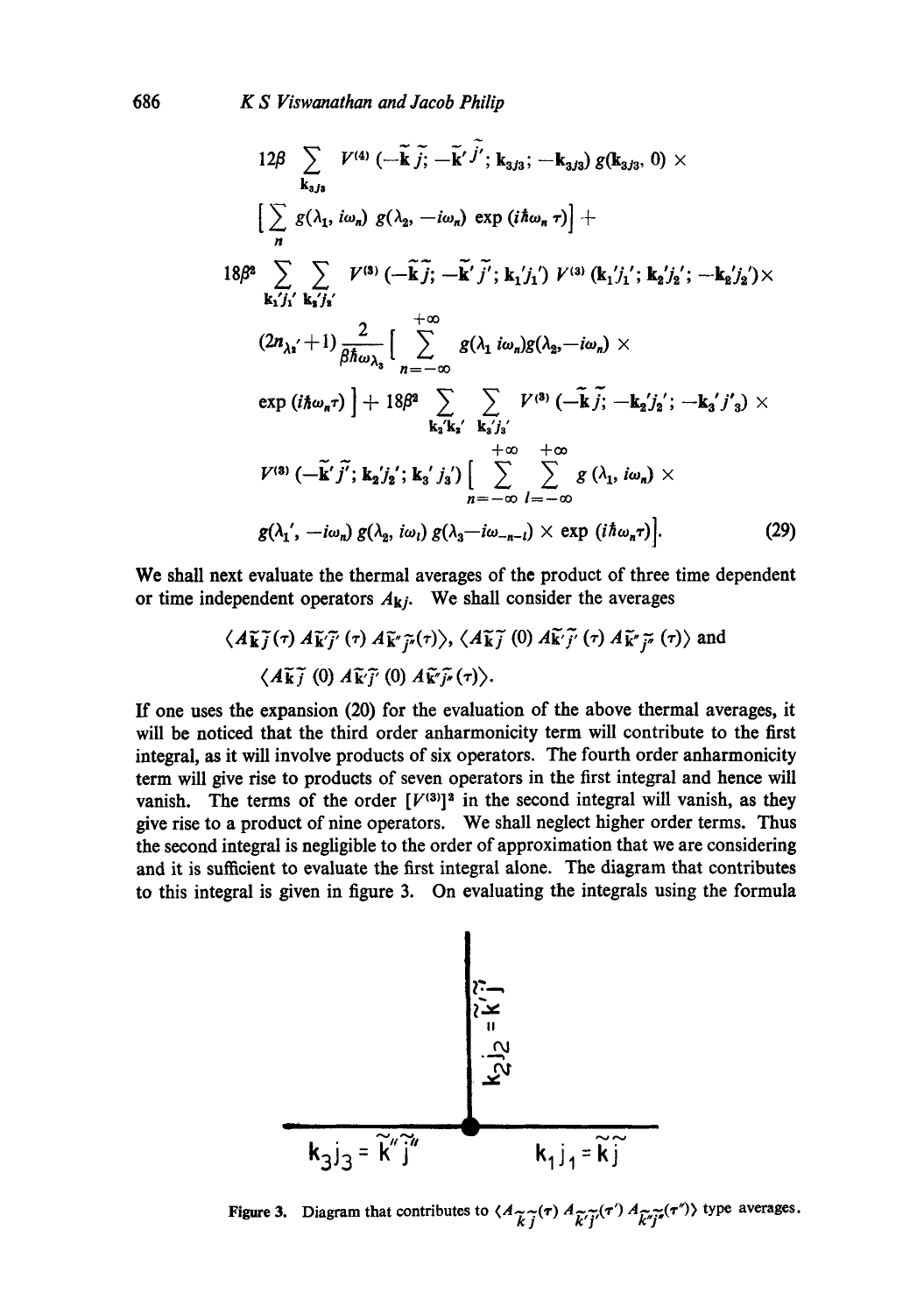(22) for the average of the product of two operators in terms of the harmonic phonon propagator, we find that

$$
\langle A\widetilde{\mathbf{k}}\widetilde{\jmath}(\tau) A\widetilde{\mathbf{k}}'\widetilde{\jmath}'(\tau) A\widetilde{\mathbf{k}}'\widetilde{\jmath}''(\tau)\rangle = \langle A\widetilde{\mathbf{k}}\widetilde{\jmath}(0) A\widetilde{\mathbf{k}}'\widetilde{\jmath}'(0) A\widetilde{\mathbf{k}}'\widetilde{\jmath}''(0)\rangle
$$
  
\n
$$
= -6\beta V^{(3)} \left(-\widetilde{\mathbf{k}}\widetilde{\jmath}; -\widetilde{\mathbf{k}}'\widetilde{\jmath}'; -\widetilde{\mathbf{k}}'\widetilde{\jmath}''\right) \times
$$
  
\n
$$
\left[\frac{(n_1+1) (n_2+1) (n_3+1) - n_1 n_2 n_3}{\beta \hbar (n_1+n_2+n_3)} + \frac{(n_2+1) (n_3+1) n_1 - n_2 n_3 (n_1+1)}{\beta \hbar (n_2+n_3-n_1)} + \text{two similar terms obtained by the cyclic permutation of 1, 2 and 3}\right]
$$
  
\n
$$
\langle A\widetilde{\mathbf{k}}\widetilde{\jmath}(0) A\widetilde{\mathbf{k}}'\widetilde{\jmath}'(\tau) A\widetilde{\mathbf{k}}'\widetilde{\jmath}''(\tau)\rangle = -(6/\hbar) V^{(3)} \left(-\widetilde{\mathbf{k}}\widetilde{\jmath}; -\widetilde{\mathbf{k}}'\widetilde{\jmath}'; -\widetilde{\mathbf{k}}'\widetilde{\jmath}''\right) \times
$$
  
\n
$$
\sum_{n} g(\lambda, i\omega_n) \exp (i\hbar \omega_n \tau) \left[\frac{n_2-n_3}{\omega_2-\omega_3-i\omega_n} + \frac{n_2-n_3}{\omega_2-\omega_3+i\omega_n} - \frac{n_2+n_3+1}{\omega_2+\omega_3+i\omega_n} - \frac{n_2+n_3+1}{\omega_2+\omega_3+i\omega_n}\right]
$$
  
\n(31)

A similar expression holds good for

$$
\langle A\widetilde{\mathbf{k}}\widetilde{\jmath}\,\,(0)\,A\widetilde{\mathbf{k}}'\widetilde{\jmath}'\,(0)\,A\widetilde{\mathbf{k}}\widetilde{\jmath}''\,(\tau)\rangle.
$$

The thermal averages  $\langle A^3 \rangle$ ,  $\langle B^3 \rangle$ ,  $\langle AB^3 \rangle$ , and  $\langle A^3B \rangle$  depend on these expectation values and can be obtained by substituting (30) and (31) in the expansion for these operators using the formula of the type (13) for  $\mathbf{u}_{\alpha} {l \choose k}$ .

## **4. The anharmonic correction to the scattering cross-section**

The previous two sections give the expectation values of all the operators that are needed to evaluate  $S(k, \omega)$  as given by equations (17), (18), (27), (28), (30) and (31). From (2), it follows that the differential scattering cross-section depends on the Fourier transform of

$$
\left\langle \exp \left[ -i \mathbf{k} \cdot \mathbf{u} \begin{pmatrix} 0 \\ k_1 \end{pmatrix} \right] \exp \left[ i \mathbf{k} \cdot \mathbf{u} \begin{pmatrix} l \\ k_2 \end{pmatrix} \right] \right\rangle
$$

and this thermal average of the product of two operators again is given by the expansion (11). It can be seen from the previous sections that the averages  $\langle A \rangle$ ,  $\langle B \rangle$ ,  $\langle A^2 \rangle$ ,  $\langle B^2 \rangle$ ,  $\langle A^3 \rangle$ ,  $\langle B^3 \rangle$ ,  $W_A$  and  $W_B$  are independent of time and hence can be taken outside the integral sign in (2). Let us now write

$$
\mathbf{R}(k_2) = \mathbf{r}(k_2) + \langle \mathbf{u}(k_2) \rangle, \tag{32}
$$

$$
\mathbf{R}(k_1) = \mathbf{r}(k_1) + \langle \mathbf{u}(k_1) \rangle, \tag{33}
$$

$$
-\widetilde{W}_A = \frac{1}{2}\{\langle A^2 \rangle - \langle A \rangle^2\} + \frac{1}{6}\{\langle A^3 \rangle - 3\langle A \rangle\langle A^2 \rangle + 2\langle A \rangle^3], \quad (34)
$$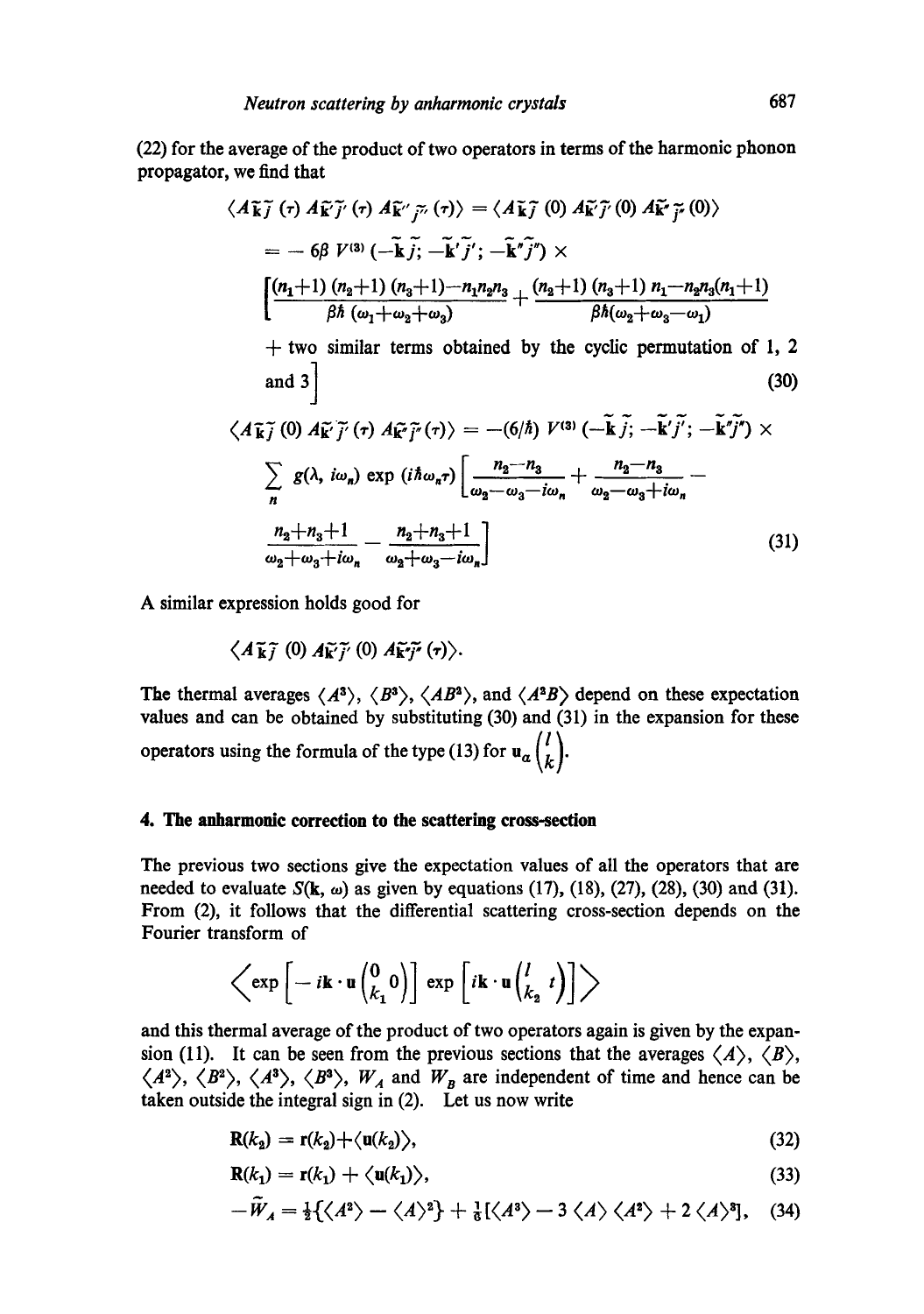so that 
$$
-W_A = \langle A \rangle - \widetilde{W}_A
$$
,  
\n
$$
D_{AB} = - \langle A \rangle \langle B \rangle - \frac{1}{2} \langle A^2 \rangle \langle B \rangle + \langle A \rangle^2 \langle B \rangle
$$
\n(35)

$$
-\frac{1}{2}\langle A\rangle \langle B^2\rangle + \langle A\rangle \langle B^2\rangle, \tag{36}
$$

$$
a = 1 - \langle A \rangle - \langle B \rangle. \tag{37}
$$

We could then take out all the quantities independent of time outside the time integral and we can rewrite equation (2) as

$$
S(\mathbf{k} \omega) = N \sum_{k_1 k_1} f_{k_1}^* f_{k_2} \exp(i\mathbf{k} \cdot [R(k_2) - R(k_1)] \times
$$
  
\n
$$
\exp(-\widetilde{W}_A - \widetilde{W}_B + D_{AB}) \sum_l \exp(i\mathbf{k} \cdot \mathbf{r}(l)) \times \int \exp(i\omega t) dt \times
$$
  
\n
$$
\exp\left\{\alpha \langle AB \rangle + \frac{1}{2} \langle A^2 B \rangle + \frac{1}{2} \langle AB^2 \rangle \right\}.
$$
 (38)

The above equation brings out two important factors. Firstly the phase factor contributed by any atom  $k_2$  is not exp  $[i\mathbf{k} \cdot r(k_2)]$  but should be corrected by the modified position vector  $R(k_2)=r(k_2)+\langle u(k_2)\rangle$  including the sublattice displacement of the atom  $k_2$ . This is what one can expect on physical grounds because the position vector of an atom changes as a result of sublattice displacements when anharmonicity is switched on, and the relative sublattiee displacements of two atoms contribute to the phase of the scattering and consequently to the total differential scattering crosssection by the crystal. Secondly the Debye-Waller factor  $\exp(-W_A-W_B)$  gets altered in two ways; firstly it contains the additional terms like  $\langle A^3 \rangle$  given in the square bracket of (34) and secondly it contains an additional exponential factor  $D_{AB}$ defined by (36), which involves, sublattice displacements. Thus, as the crystal is heated and anharmonicity becomes more prominent, the sublattice displacements will assume greater importance and will alter the Debye-Waller factor.

We shall next consider the integral

$$
F(\omega) = \int \exp(i\omega t) dt \exp \{a \langle AB \rangle + \frac{1}{2} \langle A^2B \rangle + \frac{1}{2} \langle AB^2 \rangle \},
$$

which reduces to

$$
F(\omega) = \int \exp(i\omega t) dt \{1 + a \langle AB \rangle + \frac{1}{2} \langle AB^2 \rangle + \frac{1}{2} \langle A^2B \rangle
$$
  
+ higher order terms}, (39)

on expanding the exponential and restricting ourselves to the first term. The first integral gives rise to a  $\delta(\omega)$  factor. One can then rewrite equation (38) as

$$
S(\mathbf{k},\,\omega)=S^{(0)}\left(\mathbf{k},\,\omega\right)+S^{(1)}\left(\mathbf{k},\,\omega\right)+S^{(2)}\left(\mathbf{k},\,\omega\right) \tag{40}
$$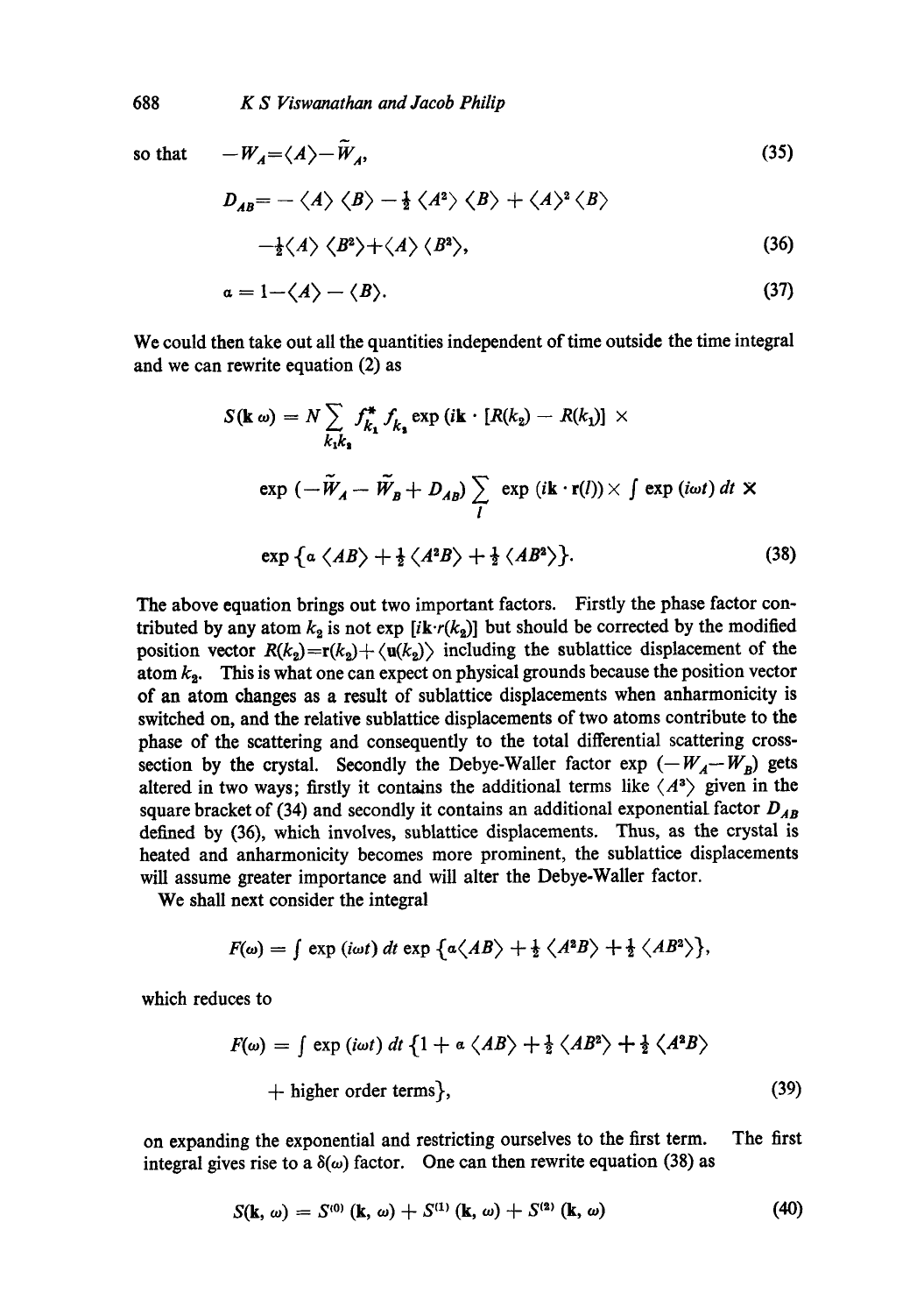where 
$$
S^{(0)}(\mathbf{k}, \omega) = 2\pi N^2 \sum_{k_1} f_{k_2}^* f_{k_3} \exp(i\mathbf{k} \cdot [\mathbf{R}(k_2) - \mathbf{R}(k_1)] \times
$$

$$
k_1 k_3
$$

$$
\exp(-\widetilde{W}_A - \widetilde{W}_B + D_{AB}) \cdot \triangle (\mathbf{k}) \cdot \delta(\omega), \tag{41}
$$

$$
S^{(1)}(\mathbf{k}, \omega) = N \sum_{k_1, k_2} f_{k_1}^* f_{k_2} \exp(i\mathbf{k} \cdot [\mathbf{R}(k_2) - \mathbf{R}(k_1)] \times
$$
  
\n
$$
\alpha \exp(-\widetilde{W}_A - \widetilde{W}_B + D_{AB}) \sum_l \exp(i\mathbf{k} \cdot \mathbf{r}(l) F_{AB}(\omega),
$$
 (42)

$$
S^{(2)} (\mathbf{k}, \omega) = N \sum_{k_1, k_2} f_{k_1}^* f_{k_2} \exp (i \mathbf{k} \cdot [\mathbf{R} (k_2) - \mathbf{R} (k_1)] \times
$$
  
\n
$$
\exp (-\widetilde{W}_A - \widetilde{W}_B + D_{AB}) \sum_l \exp (i \mathbf{k} \cdot \mathbf{r} (l) \left\{ \frac{1}{2} F_{AB}(\omega) + \frac{1}{2} F_{A^2 B}(\omega) \right\}.
$$
\n(43)

Here

$$
F_{AB}(\omega) = \int \exp(i\omega t) \, dt \, \langle AB \rangle,\tag{44a}
$$

$$
F_{AB}^{*}(\omega) = \int \exp(i\omega t) dt \langle AB^{2} \rangle, \text{ etc.}
$$
 (44b)

 $S^{(0)}$  (k,  $\omega$ ) corresponds to the usual Bragg reflection with sharp maxima occurring whenever **k** is a translation vector of the reciprocal lattice. Sharp peaks occur in the scattering cross-section if  $k_0 = k$  and  $\omega = 0$ . As stated earlier, anharmonicity affects the neutron scattering in two ways. Firstly, it introduces sublattice displacements which modify the phase factor of the scattering by any particular atom; secondly, as a result of the noncommutability of the operators as given by (11), the Debye-Waller factor gets modified by the inclusion of thermal averages of higher order operators as well as by terms involving sublattice displacements. It is clear that a study of the temperature variation of the Bragg scattering itself could give adequate information about the sublattice displacements of the atoms.

In equation (38) the operator  $B$  is a time-dependent Heisenberg operator defined in accordance with (4). In  $\S$  3 we had evaluated the expectation values of the operators  $\dot{AB}$ ,  $A^2B$  and  $\dot{AB}^2$  in the interaction picture, but here the time-dependence of the operators was defined in accordance with (21). Let us now write

$$
f_{AB}(\tau) = \langle T A \exp(\tau H) B \exp(-\tau H) \rangle = \langle T A B(\tau) \rangle. \tag{45}
$$

If the Fourier series for  $f_{AB}$  ( $\tau$ ) is written in the form

$$
f_{AB}(\tau) = \sum_{\nu = -\infty}^{+\infty} a_{\nu} \exp(i\hbar \omega_{\nu} \tau), \qquad (46)
$$

where  $\omega_{\nu} = 2\pi \nu/\beta \hbar$  (47)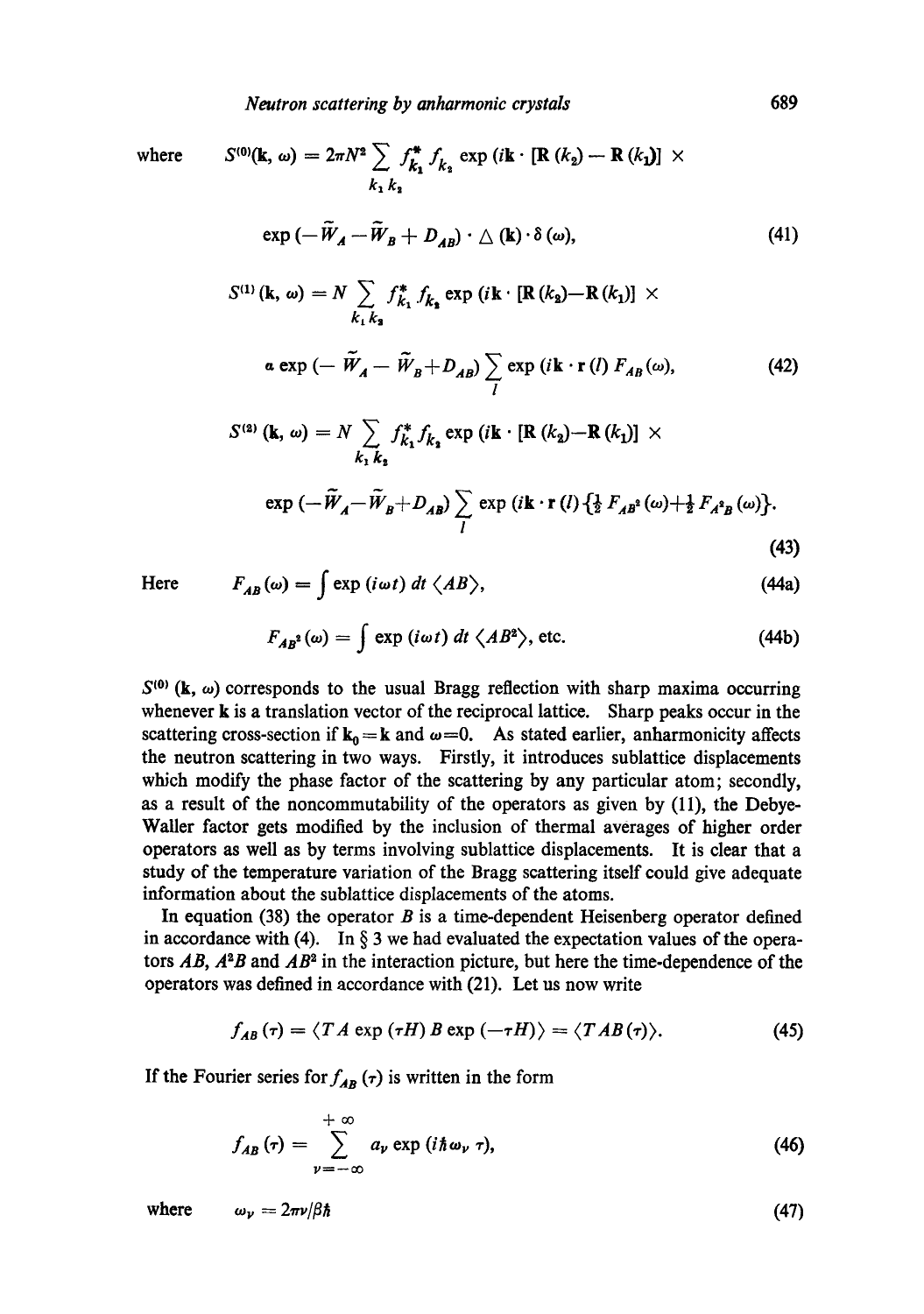then an important result of Green's function theory asserts (Ludwig 1967, 1969) that the Fourier integral  $F_{AB}(\omega)$  is related to the Fourier coefficients  $a_{\nu}$  by means of the relation

$$
F_{AB}(\omega) = Lt \left\{ \frac{a(-\omega + i\epsilon/\hbar) - a(-\omega - i\epsilon/\hbar)}{2\pi i \exp(-\beta \hbar \omega) - 1} \right\},
$$
(48)

where  $z=i\omega_v\rightarrow\omega+i\epsilon/\hbar$  and  $a_v\rightarrow a(z)$ . We make use of the above result to evaluate the integral (44a) for  $F_{AB}(\omega)$ . Due to lack of space we do not reproduce the algebraic details. One can find that the final expression for  $S^{(1)}$  (k,  $\omega$ ) can be expressed in the form

$$
S^{(1)} (\mathbf{k}, \omega) = -N^2 \sum_{k_1k_2} f_{k_1}^* f_{k_2} \exp (i\mathbf{k} \cdot [\mathbf{R} (k_2) - \mathbf{R} (k_1)] \times
$$
  
\n
$$
\exp (-\tilde{W}_A - \tilde{W}_B + D_{AB}) \left(\frac{-\hbar}{2NM_k}\right) \sum_{\tilde{\mathbf{k}} \tilde{\mathbf{y}}} \sum_{\tilde{\mathbf{k}} \tilde{\mathbf{y}}} \times
$$
  
\n
$$
\frac{\mathbf{k} \cdot \mathbf{e} (k_1/\tilde{\mathbf{k}}_j) \mathbf{k} \cdot \mathbf{e} (k_2/\tilde{\mathbf{k}}'_j)}{[\omega(\tilde{\mathbf{k}} \tilde{\mathbf{j}}) \omega (\tilde{k} \tilde{\mathbf{j}}')]^{\frac{1}{2}} (\exp (-\beta \hbar \omega) - 1)} \frac{b}{a^2 + b^2} \cdot \triangle (\mathbf{k} + 2\pi \mathbf{k}), \qquad (49)
$$

where 
$$
b = -\frac{18\pi\beta}{\hbar} \sum_{\mathbf{k}_{2j_2}} \sum_{\mathbf{k}_{3j_3}} |V^{(3)}(-\tilde{\mathbf{k}}_j; \mathbf{k}_{2j_2}; \mathbf{k}_{3j_3})|^2 \times
$$

$$
[(n_2 - n_3) \{-\delta(\omega_2 - \omega_3 - \omega) + \delta(\omega_2 - \omega_3 + \omega)\} -
$$

$$
(n_2 + n_3 + 1) \{-\delta(\omega_2 + \omega_3 - \omega) + \delta(\omega_2 + \omega_3 + \omega)\}], \tag{50}
$$

and 
$$
a = \frac{\beta \hbar}{2 \omega_{\lambda}} [(\omega_{\lambda} + \triangle \omega_{\lambda})^2 - \omega^2].
$$
 (51)

The frequency shift  $\Delta \omega_{\lambda}$  in the spectral line arising from anharmonicity effects is given by

$$
\Delta \omega_{\lambda} = \frac{12}{\hbar} \sum_{\mathbf{k}_{3/3}} V^{(4)} (\tilde{\mathbf{k}}_{j}^{*}; -\tilde{\mathbf{k}}'_{j}'; \mathbf{k}_{3/3}; -\mathbf{k}_{3/3}) \times
$$
  
\n
$$
(2n_{\lambda 3} + 1) - \frac{36}{\hbar^2} \sum_{\mathbf{k'}_{1j1}'} \sum_{\mathbf{k'}_{3j2}'} V^{(3)} (-\tilde{\mathbf{k}}_{j}^{*}; -\tilde{\mathbf{k}}'_{j}'; -\mathbf{k}_{1j1}') \times
$$
  
\n
$$
V^{(3)} (\mathbf{k'}_{1j1}'; \mathbf{k'}_{2j2}'; -\mathbf{k'}_{2j2}) \left( \frac{2n_{\lambda'2} + 1}{\omega_{\lambda'1}} \right)
$$
  
\n
$$
- \frac{18}{\hbar^2} \sum_{\mathbf{k}_{2j2}} \sum_{\mathbf{k}_{3j3}} |V^{(3)} (-\tilde{\mathbf{k}}_{j}^{*}; \mathbf{k}_{2j2}; \mathbf{k}_{3j3})|^2 \cdot \left\{ \frac{n_2 - n_3}{\omega_2 - \omega_3 - \omega} + \frac{n_2 - n_3}{\omega_2 - \omega_3 + \omega} - \frac{n_2 + n_3 + 1}{\omega_2 - \omega_3 + \omega} \right\}.
$$
 (52)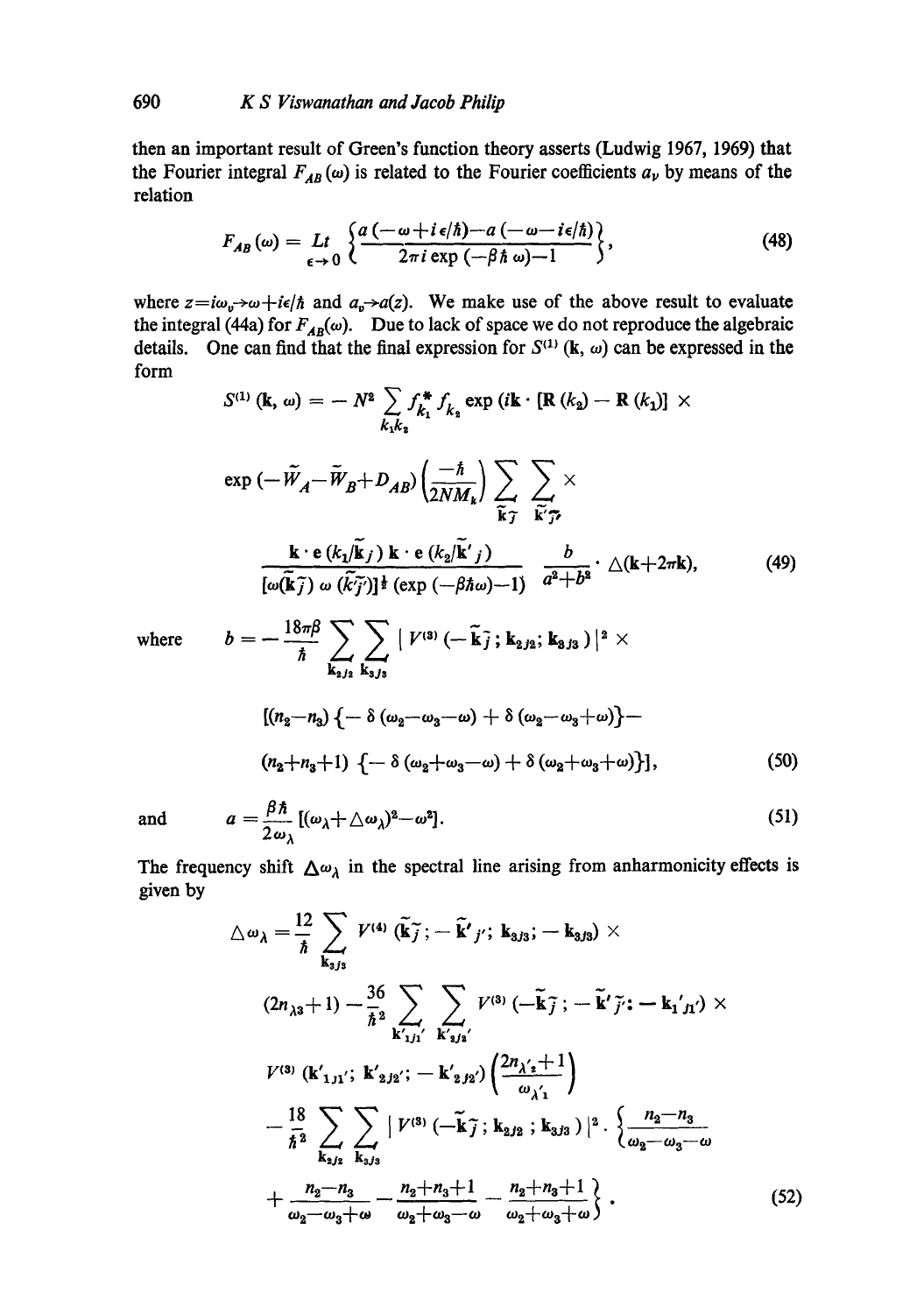This expression agrees with the expression for the line shift given by Maradudin and Fein (1962), Kokkeedee (1962) and Cowley (1963, 1968) with the exception of the second term involving

$$
V^{(3)}\left(\mathbf{k_{1}}'_{j1}\right);\,\mathbf{k_{2}}'_{j2}\left(\mathbf{-k_{2}}'_{j2}\right)
$$

which was not considered in their work. Normally the contribution of these terms can be expected to be negligible, but if the mode  $\lambda_1$ ' happens to be a soft mode as for ferroelectric crystals,  $\omega_{\lambda}$ , will be very small near the phase transition and the interaction with the soft mode can be an important source of contribution to the line width and shift of spectral lines for ferroelectric crystals.

The expression for  $b$  gives the width of the spectral lines which account for the finite life time of the phonons and it agrees with the expression given by Maradudin and Fein, Kokkeedee, and Cowley. The formula (49) brings out the well-known fact that anharmonicity will shift the spectral lines as well as give them a finite width, and instead of a delta function which one might obtain in the harmonic approximation, one gets a Lorenztian form for the absorption or emission cross-section in one phonon processes.

## **5. Evaluation of**  $F_{AB}$ **<sup>x</sup>** (*w*) **and**  $F_{A}$ <sup>x</sup> $B$  (*w*)

Next, the integrals for  $F_{AB}(\omega)$  and  $F_{A^2B}(\omega)$  defined by equation (44) can be evaluated by the same method adopted for  $F_{AB}(\omega)$ . We give only the final results which are given by

$$
F_{AB}(\omega) = \frac{-i\hbar^{3/2}}{(2N)^{3/2} M_{k_1}^{1/2} M_{k_1}} \sum_{\widetilde{\mathbf{k}}_{\widetilde{\mathcal{I}}}} \sum_{\widetilde{\mathbf{k}}_{\widetilde{\mathcal{I}}}} \sum_{\widetilde{\mathbf{k}}_{\widetilde{\mathcal{I}}}} \sum_{\widetilde{\mathbf{k}}_{\widetilde{\mathcal{I}}}} \sum_{\widetilde{\mathbf{k}}_{\widetilde{\mathcal{I}}}} \sum_{\widetilde{\mathbf{k}}_{\widetilde{\mathcal{I}}}} \sum_{\widetilde{\mathbf{k}}_{\widetilde{\mathcal{I}}}} \sum_{\widetilde{\mathbf{k}}_{\widetilde{\mathcal{I}}}} \sum_{\widetilde{\mathbf{k}}_{\widetilde{\mathcal{I}}}} \sum_{\widetilde{\mathbf{k}}_{\widetilde{\mathcal{I}}}} \sum_{\widetilde{\mathbf{k}}_{\widetilde{\mathcal{I}}}} \sum_{\widetilde{\mathbf{k}}_{\widetilde{\mathcal{I}}}} \sum_{\widetilde{\mathbf{k}}_{\widetilde{\mathcal{I}}}} \sum_{\widetilde{\mathbf{k}}_{\widetilde{\mathcal{I}}}} \sum_{\widetilde{\mathbf{k}}_{\widetilde{\mathcal{I}}}} \sum_{\widetilde{\mathbf{k}}_{\widetilde{\mathcal{I}}}} \sum_{\widetilde{\mathbf{k}}_{\widetilde{\mathcal{I}}}} \sum_{\widetilde{\mathbf{k}}_{\widetilde{\mathcal{I}}}} \sum_{\widetilde{\mathbf{k}}_{\widetilde{\mathcal{I}}}} \sum_{\widetilde{\mathbf{k}}_{\widetilde{\mathcal{I}}}} \sum_{\widetilde{\mathbf{k}}_{\widetilde{\mathcal{I}}}} \sum_{\widetilde{\mathbf{k}}_{\widetilde{\mathcal{I}}}} \sum_{\widetilde{\mathbf{k}}_{\widetilde{\mathcal{I}}}} \sum_{\widetilde{\mathbf{k}}_{\widetilde{\mathcal{I}}}} \sum_{\widetilde{\mathbf{k}}_{\widetilde{\mathcal{I}}}} \sum_{\widetilde{\mathbf{k}}_{\widetilde{\mathcal{I}}}} \sum_{\widetilde{\mathbf{k}}_{\widetilde{\mathcal{I}}}} \sum_{\widetilde{\mathbf{k}}_{\widetilde{\mathcal{I}}}} \sum_{\widetilde{\mathbf{k}}_{\widetilde{\mathcal{I}}}} \sum_{\widetilde{\mathbf{k}}_{\widetilde
$$

where 
$$
x = (\omega_1^2 - \omega^2) + (\omega_2 - \omega_3)^2 - \omega^2
$$
  
 $y = (\omega_1^2 - \omega^2) + (\omega_2 + \omega_3)^2 - \omega^2$  (54)

Similarly we find that

J

$$
F_{A^2B}(\omega) = \frac{i\hbar^{3/2}}{(2N)^{3/2} M_{k_1} M_{k_1}^{1/2}} \sum_{\widetilde{\mathbf{k}}_{J}^{+}} \sum_{\widetilde{\mathbf{k}}_{J}^{+}} \sum_{\widetilde{\mathbf{k}}_{J}^{+}} \sum_{\widetilde{\mathbf{k}}_{J}^{+}} \sum_{\widetilde{\mathbf{k}}_{J}^{+}} \sum_{\widetilde{\mathbf{k}}_{J}^{+}} \sum_{\widetilde{\mathbf{k}}_{J}^{+}} \sum_{\widetilde{\mathbf{k}}_{J}^{+}} \sum_{\widetilde{\mathbf{k}}_{J}^{+}} \sum_{\widetilde{\mathbf{k}}_{J}^{+}} \sum_{\widetilde{\mathbf{k}}_{J}^{+}} \sum_{\widetilde{\mathbf{k}}_{J}^{+}} \sum_{\widetilde{\mathbf{k}}_{J}^{+}} \sum_{\widetilde{\mathbf{k}}_{J}^{+}} \sum_{\widetilde{\mathbf{k}}_{J}^{+}} \sum_{\widetilde{\mathbf{k}}_{J}^{+}} \sum_{\widetilde{\mathbf{k}}_{J}^{+}} \sum_{\widetilde{\mathbf{k}}_{J}^{+}} \sum_{\widetilde{\mathbf{k}}_{J}^{+}} \sum_{\widetilde{\mathbf{k}}_{J}^{+}} \sum_{\widetilde{\mathbf{k}}_{J}^{+}} \sum_{\widetilde{\mathbf{k}}_{J}^{+}} \sum_{\widetilde{\mathbf{k}}_{J}^{+}} \sum_{\widetilde{\mathbf{k}}_{J}^{+}} \sum_{\widetilde{\mathbf{k}}_{J}^{+}} \sum_{\widetilde{\mathbf{k}}_{J}^{+}} \sum_{\widetilde{\mathbf{k}}_{J}^{+}} \sum_{\widetilde{\mathbf{k}}_{J}^{+}} \sum_{\widetilde{\mathbf{k}}_{J}^{+}} \sum_{\widetilde{\mathbf{k}}_{J}^{+}} \sum_{\widetilde{\mathbf{k}}_{J}^{+}} \sum_{\widetilde{\mathbf{k}}_{J}^{+}} \sum_{\widetilde{\mathbf{k}}_{J}^{+}} \sum_{\widetilde{\mathbf{k}}_{J}^{+}} \sum_{\widetilde{\mathbf{k}}_{J}^{+}} \sum_{\widetilde{\mathbf{k}}_{J}^{+}} \sum_{\widetilde{\mathbf{k}}_{J}^{+}} \sum_{\widetilde{\mathbf{k}}_{J}^{+}} \sum_{\widetilde{\mathbf{k}}_{J}^{+}} \sum_{\widetilde{\math
$$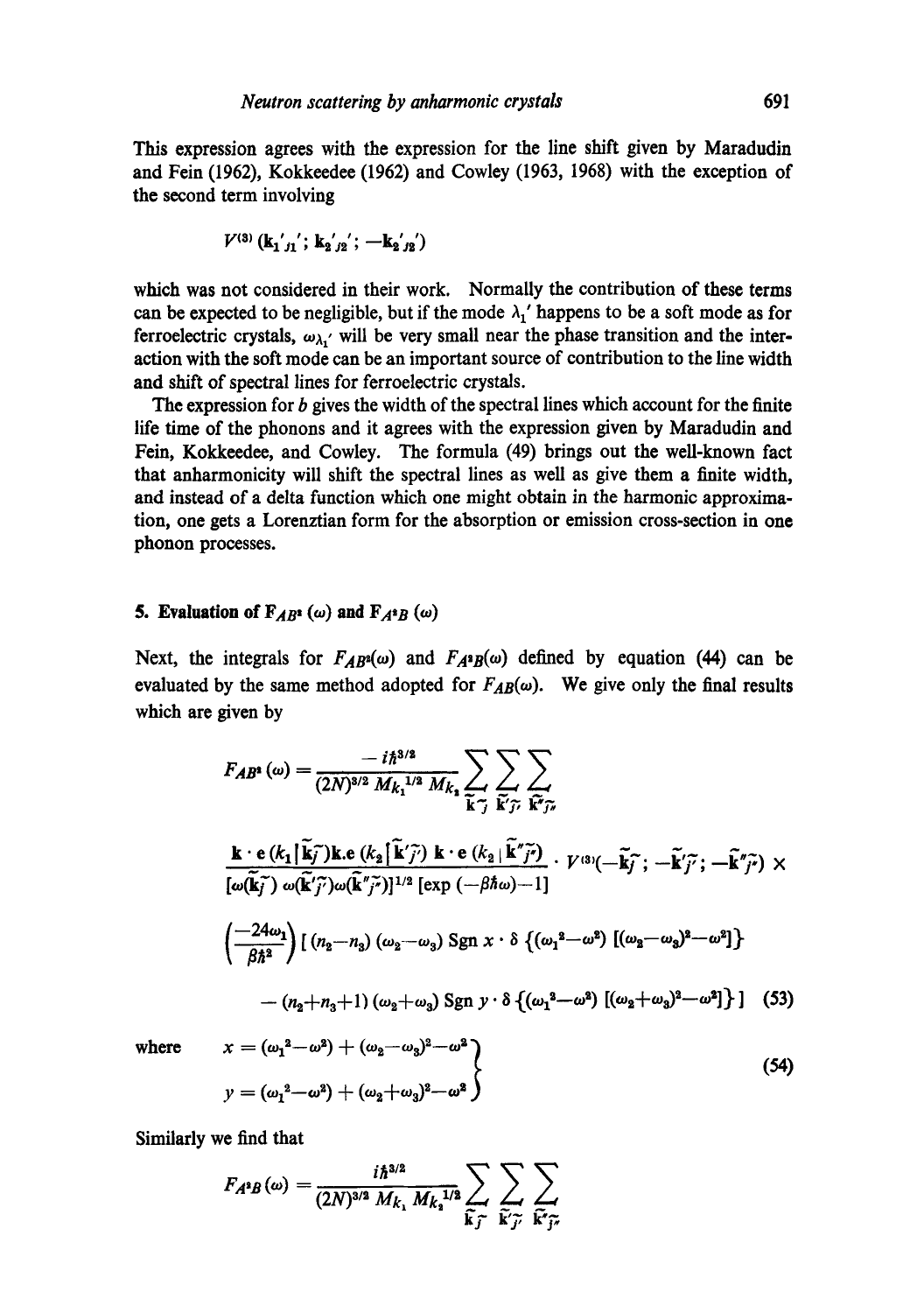$$
\frac{k \cdot e(k_1|\tilde{\mathbf{k}}_j^{\mathsf{T}}) k \cdot e(k_1|\tilde{\mathbf{k}}_j^{\mathsf{T}}) k \cdot e(k_2|\tilde{\mathbf{k}}_j^{\mathsf{T}}_j^{\mathsf{T}})}{[\omega(\tilde{\mathbf{k}}_j^{\mathsf{T}}) \omega(\tilde{\mathbf{k}}_j^{\mathsf{T}}_j^{\mathsf{T}}) \omega(\tilde{\mathbf{k}}_j^{\mathsf{T}}_j^{\mathsf{T}})]^{1/2} (\exp(-\beta \hbar \omega) - 1)} \cdot V^{(3)}(-\tilde{\mathbf{k}}_j^{\mathsf{T}}; -\tilde{\mathbf{k}}_j^{\mathsf{T}}_j^{\mathsf{T}}; -\tilde{\mathbf{k}}_j^{\mathsf{T}}_j^{\mathsf{T}}) \times
$$
\n
$$
\left(-\frac{24\omega_3}{\beta \hbar^2}\right) \left[(n_1 - n_2) (\omega_1 - \omega_2) \operatorname{Sgn} x' \cdot \delta ((\omega_3^2 - \omega^2) [(\omega_1 - \omega_2)^2 - \omega^2]) - (n_1 + n_2 + 1) (\omega_1 + \omega_2) \operatorname{Sgn} y' \cdot \delta ((\omega_3^2 - \omega^2) [(\omega_1 + \omega_2)^2 - \omega^2])\right], \quad (55)
$$

where

$$
x' = (\omega_3^2 - \omega^2) + (\omega_1 - \omega_2)^2 - \omega^2
$$
  

$$
y' = (\omega_3^2 - \omega^2) + (\omega_1 + \omega_2)^2 - \omega^2
$$
 (56)

One may notice that the expressions for  $F_{AB}(0)$  and  $F_{A^2B}(0)$  are different from each other in three ways. Firstly, the sign is different and this is because the sign of the operators  $A$  and  $B$  as defined by (9) and (10) are different. Secondly, the frequency  $\omega_3 = \omega(\tilde{k}'' \tilde{j}'')$  corresponding to the operator  $A_{\tilde{k}'' \tilde{j}''}(\tau)$  which has a different time from the operators  $A_{\tilde{k},\tilde{k}}(0)$  and  $A_{\tilde{k}',\tilde{k}'}(0)$ , occurs as a factor in (55) as well as in the delta term as a factor  $(\omega_3^2-\omega^2)$  but the combination in  $F_{AB^2}(\omega)$  is the factors  $\omega_1$  and  $\delta(\omega_1^2-\omega^2)$ . This is because the operator  $A_{\widetilde{K}^{\gamma}}(0)$  has a different time from the other two operators  $A_{\widetilde{\mathbf{k}}''\widetilde{\mathbf{p}}'}(\tau)$  and  $A_{\widetilde{\mathbf{k}}''\widetilde{\mathbf{p}}'}(\tau)$ . Thirdly, the mass factors occurring in the denominator in the two expressions are different.

The expression for  $S^{(2)}$  ( $\mathbf{k}_1$   $\omega$ ) thus becomes

$$
S^{(2)} (\mathbf{k}, \omega) = \frac{N^2}{2} \sum_{k_1, k_2} f_{k_1}^* f_{k_2} \exp \left\{ i \mathbf{k} \cdot \left[ \mathbf{R}(k_2) - \mathbf{R}(k_1) \right] \right\}
$$
  
\n
$$
\exp \left( -\widetilde{W}_A - \widetilde{W}_B + D_{AB} \right) \cdot \triangle (\mathbf{k}) \left[ F_{AB}(\omega) + F_{A^*B}(\omega) \right]. \tag{57}
$$

The above expression involves two-phonon processes and the delta factor in  $F_{AB}(\omega)$ is nonzero whenever  $\omega = \omega_1$  or  $\omega = \omega_2 \pm \omega_3$ . Similarly the delta factor in  $F_{A^*B}(\omega)$  is nonzero whenever  $\omega = \omega_3$  or  $\omega = \omega_1 \pm \omega_2$ . It may be noticed that while  $F_{AB}(\omega)$  which gives the linewidth and shift involves terms of the order  $[V^{(3)}]^2$  or  $V^{(4)}$ , the above term which depends on quantum effects emerging from the noncommutability of the operators in the presence of anharmonicity depends only on

$$
V^{(3)}\left(\mathbf{k}j;\ \mathbf{k}'j';\ \mathbf{k}''j''\right).
$$

This term represents the interference between the one-phonon peak and the diffuse multiphonon background, and was found to be small by Maradudin and Ambegaokar (1964) who evaluated this term in an integral form. We have given in (53) and (55) an explicit expression for this interference term.

## **6. Evaluation of the third order elastic constants of cubic crystals from Neutron scattering data**

In this section we suggest a method to evaluate the third order elastic (TOE) constants of cubic crystals from the experimental measurements on the width of the spectral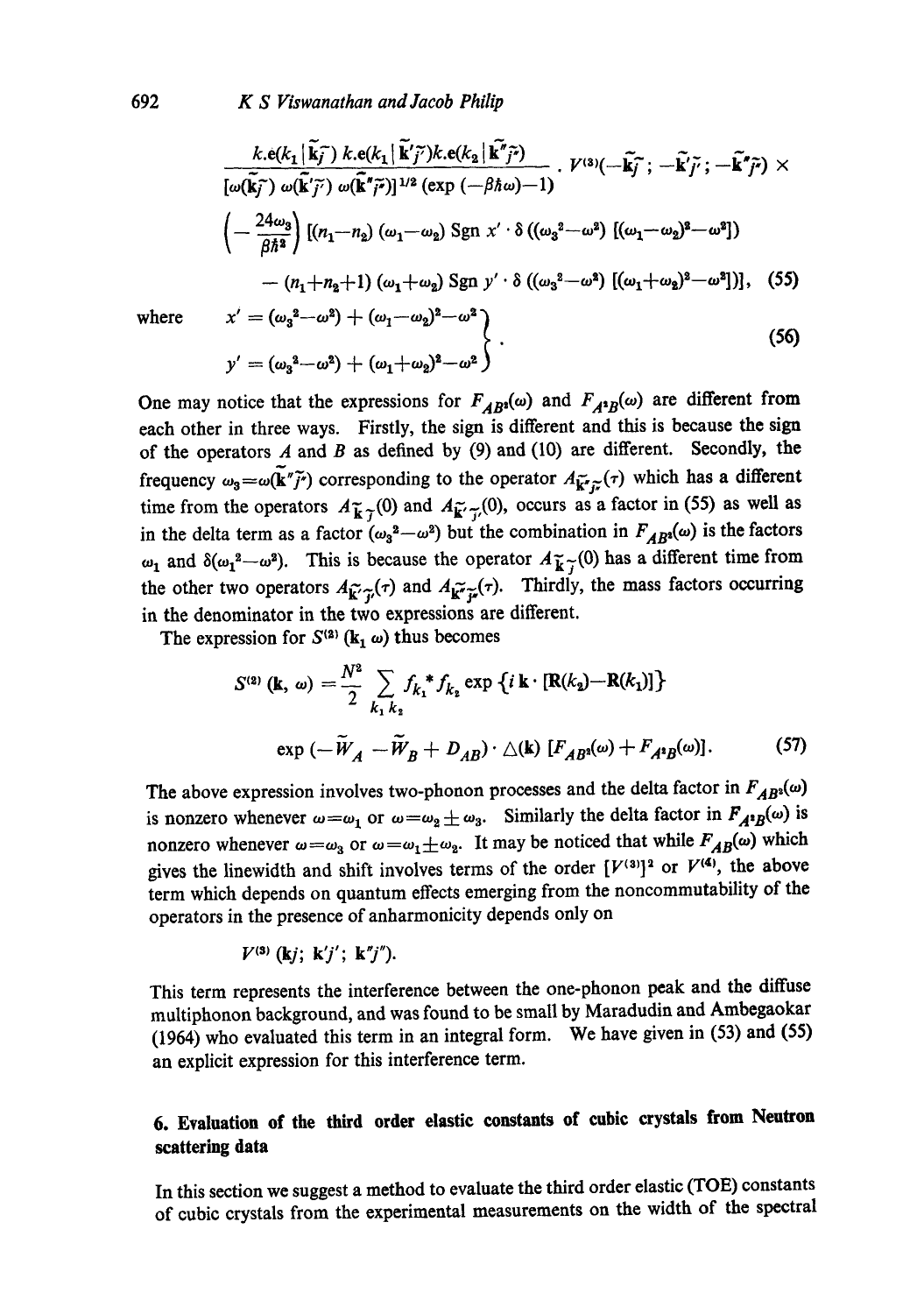lines. Equation (50) gives the expression for the width of the spectral lines observed in elastic coherent neutron scattering.

Under an elastic deformation, the displacement of an atom of the crystal is given by

$$
\mathbf{u}_{a}\begin{pmatrix}l\\k\end{pmatrix}=\mathbf{u}_{a}(k)+\sum_{\beta}\mathbf{u}_{\alpha\beta}\mathbf{x}_{\beta}\begin{pmatrix}l\\k\end{pmatrix},\qquad(58)
$$

where  $u_{\alpha\beta}$  are the strain constants and  $u_{\alpha}(k)$  denotes the inner displacement of the atom  $k$ . The inner displacements are linear functions of the strain coefficients and thus (58) suggests that the displacement of any atom in a crystal is a linear function of the strain coefficients. Substituting (58) in the second order potential energy of the crystal, one can obtain the deformation energy of the lattice as a quadratic in the strain coefficients. Similarly substituting (58) in the third order terms of the vibrational potential energy of the lattice, we can obtain a cubic expression in the strain coefficients. Let the strain coefficients be denoted by  $e_{xy}$  so that

$$
e_{xy} = \frac{1}{2} (u_{xy} + u_{yx}) = \frac{1}{2} \left( \frac{\partial u_x}{\partial y} + \frac{\partial u_y}{\partial x} \right).
$$
 (59)

The third order deformation energy can then be expressed as

$$
V^{(3)} = \sum_{xy} \sum_{x'y'} \sum_{x''y''} C_{xy, x'y', x''y''} e_{xy} e_{x'y'} e_{x''y''}.
$$
 (60)

If we establish a correspondence between the letter pairs *(xx, yy, zz, yz, zx, xy)*  and the numbers  $(1, 2, 3, 4, 5, 6)$ , the expression for  $V^{(3)}$  reduces to

$$
V^{(3)} = \sum_{i} \sum_{j} \sum_{k} C_{ijk} \eta_i \eta_j \eta_k,
$$
 (61)

where  $\eta_i = e_{xy}$  if i stands for the pair *xy* etc. The  $C_{ijk}$  are the TOE constants and the above expression for  $V^{(3)}$  is the third order deformation energy of a crystal.  $V^{(3)}$ is invariant under symmetry operations of the lattice.

Our aim is to outline a method of evaluating the TOE constants from neutron scattering data. We shall consider simple cubic Bravais lattices only. The third order terms of the anharmonic Hamiltonian of a crystal are given by (Born and Huang 1954).

$$
H_A = \frac{1}{6\sqrt{N}} \sum_{\mathbf{k}j} \sum_{\mathbf{k}'j'} \sum_{\mathbf{k}''j''} \Delta(\mathbf{k} + \mathbf{k}' + \mathbf{k}'') \phi(\mathbf{k}j; \mathbf{k}'j'; \mathbf{k}''j'') \times
$$
  

$$
Q(\mathbf{k}j) Q(\mathbf{k}j') Q(\mathbf{k}''j''),
$$
 (62)

where  $Q(k_j)$  denotes a normal co-ordinate of the lattice. The displacement of an atom of the crystal is (Maradudin *et al* 1971).

$$
u_{\alpha}(l) = \frac{1}{\sqrt{NM}} \sum_{\mathbf{k}j} e_{\mathbf{x}}(\mathbf{k}j) \exp [(2\pi i \mathbf{k} \cdot \mathbf{x}(l))] Q(\mathbf{k}j).
$$
 (63)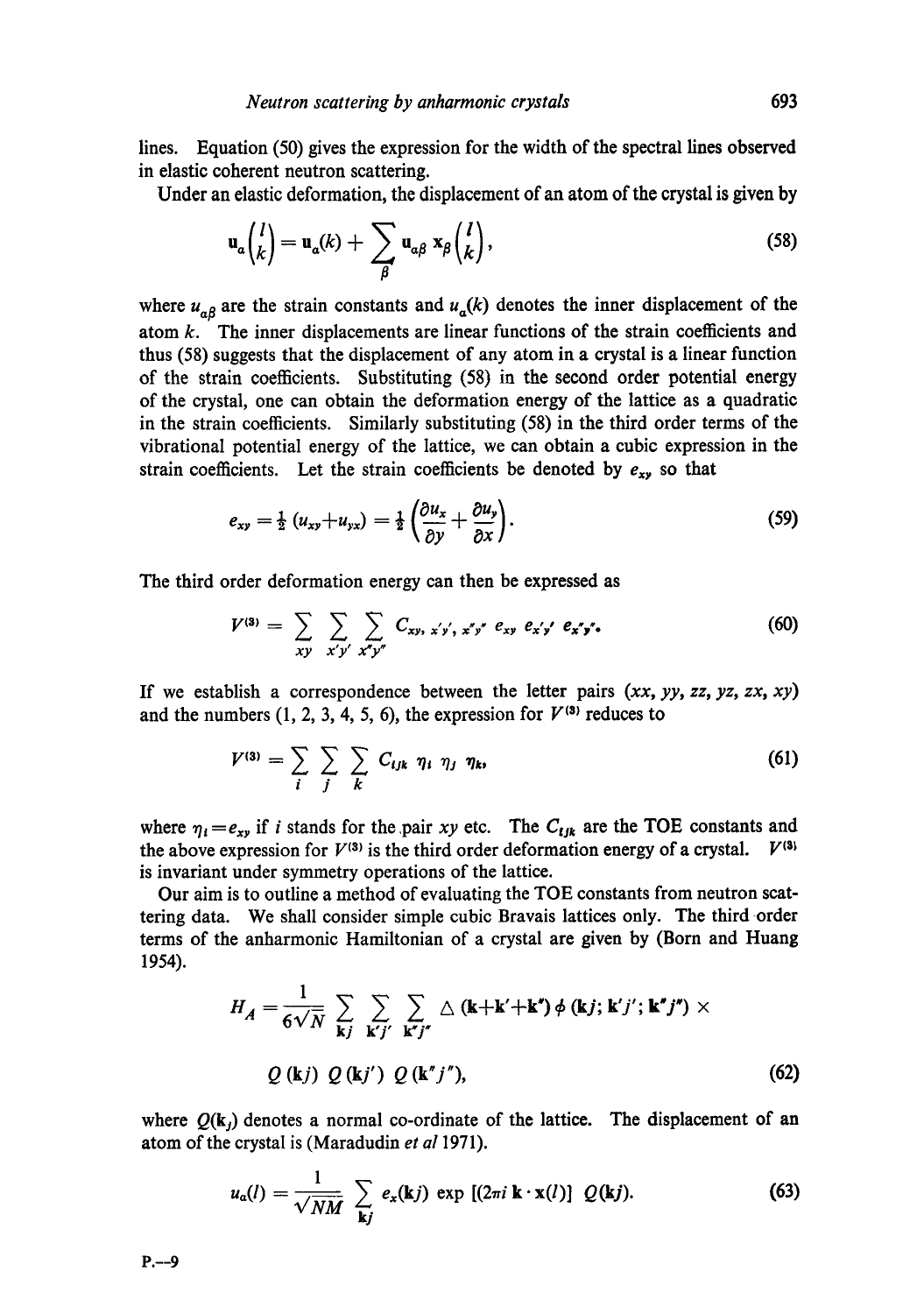Thus the thermal strains may be expressed as

$$
e_{xy} = \frac{\pi i}{\sqrt{NM}} \sum_{\mathbf{k}j} \exp \left[2\pi i \mathbf{k} \cdot \mathbf{x}(l)\right] \mathcal{L}_{xy}(\mathbf{k}j) \ Q(\mathbf{k}j) \tag{64}
$$

where 
$$
\mathscr{L}_{xy}(\mathbf{k}_j) = k_y e_x (\mathbf{k}_j) + k_x e_y (\mathbf{k}_j)
$$
 (65)

Substituting these in (60) and substituting the resulting equation in

$$
H_A = V \sum_l V^{(3)},\tag{66}
$$

we obtain

$$
H_A = \frac{(\pi i)^3}{N^{1/2}M^{3/2}} V \sum_{\mathbf{k}j} \sum_{\mathbf{k}'j'} \sum_{\mathbf{k}''j''} \sum_{xy} \sum_{x'y'} \sum_{x''y''} C_{xy, x'y', x''y''} \times
$$
  
 
$$
\triangle(\mathbf{k} + \mathbf{k}' + \mathbf{k}'') \mathcal{L}_{xy}(\mathbf{k}_j) \mathcal{L}_{x'y'}(\mathbf{k}''j') \mathcal{L}_{x''y''}(k'j'') Q(\mathbf{k}_j) Q(\mathbf{k}'j') Q(\mathbf{k}''j'') (67)
$$

where  $V$  is the unit cell volume. Comparing (67) with (62) we arrive at

$$
\phi(\mathbf{k}_{j}; \mathbf{k}'_{j'}; \mathbf{k}''_{j''}) = \frac{6(\pi i)^{3}}{M^{1/2}} V \sum_{\mathbf{k}j'} \sum_{\mathbf{k}'j'} \sum_{\mathbf{k}'j'} \sum_{x'y'} \sum_{x'y'} \sum_{x''j''} \sum_{x''j''} \sum_{x''j''} C_{xy, x'y', x''j''} \mathcal{L}_{xy}(\mathbf{k}_{j}) \mathcal{L}_{x'y'}(\mathbf{k}'_{j'}) \mathcal{L}_{x''j''}(\mathbf{k}''_{j''}).
$$
\n(68)

This expression gives the anharmonicity coefficient connecting the lattice modes *kj, k'j'* and *k"j"* with the TOE constants for a Bravais lattice.

The third order anharmonicity constants are given by (Maradudin and Fein 1962)

$$
V^{(3)}\left(\mathbf{k}_{1j1};\,\mathbf{k}_{2j2};\,\mathbf{k}_{3j3}\right)=\frac{\hbar^{3/2}}{2^{3/2}6\sqrt{N}}\frac{\triangle(\mathbf{k}_{1}+\mathbf{k}_{2}+\mathbf{k}_{3})\,\phi\left(\mathbf{k}_{1j1};\,\mathbf{k}_{2j2};\,\mathbf{k}_{3j3}\right)}{\left[\omega(\mathbf{k}_{1j1})\,\omega(\mathbf{k}_{2j2})\,\omega(\mathbf{k}_{3j3})\right]^{1/2}}.\tag{69}
$$

Substituting (68) and (69) in (50) and simplifying, the expression for the phonon linewidth is obtained as

$$
b(\mathbf{k}_j) = \frac{9}{4} \frac{\pi^3 \beta \hbar^2 V^2}{M} \sum_{\mathbf{k}_{2j_2}} \sum_{\mathbf{k}_{3j_3}} \frac{\Delta (\mathbf{k}_2 + \mathbf{k}_3 - \mathbf{k})}{\omega(-\mathbf{k}_j) \omega(\mathbf{k}_{2j_2}) \omega(\mathbf{k}_{3j_3})} \times
$$
  

$$
\sum_{xy} \sum_{x'y'} \sum_{x''y''} \sum_{\tilde{x}, \tilde{y}} \sum_{\tilde{x}, \tilde{y}'} \sum_{\tilde{x}''\tilde{y}''} C_{xy, x'y', x''y''} C_{\tilde{x}, \tilde{y}, \tilde{x}'} \tilde{y} \tilde{x} \tilde{y}''} \times
$$
  

$$
\mathcal{L}_{xy}(-\mathbf{k}_j) \mathcal{L}_{x'y'} (\mathbf{k}_{2j_2}) \mathcal{L}_{x''y''} (\mathbf{k}_{3j_3}) \mathcal{L}_{\tilde{x}} \tilde{y}(-\mathbf{k}_j) \mathcal{L}_{\tilde{x}'} \tilde{y} (\mathbf{k}_{2j_2}) \times
$$
  

$$
\mathcal{L}_{\tilde{x}''\tilde{y}''} (\mathbf{k}_{3j_3}) [(n_2 - n_3) \{-\delta (\omega_2 - \omega_3 - \omega) + \delta (\omega_2 - \omega_3 + \omega) \}
$$
  

$$
-(n_2 + n_3 + 1) \{-\delta (\omega_2 + \omega_3 - \omega) + \delta (\omega_2 + \omega_3 + \omega) \}].
$$
 (70)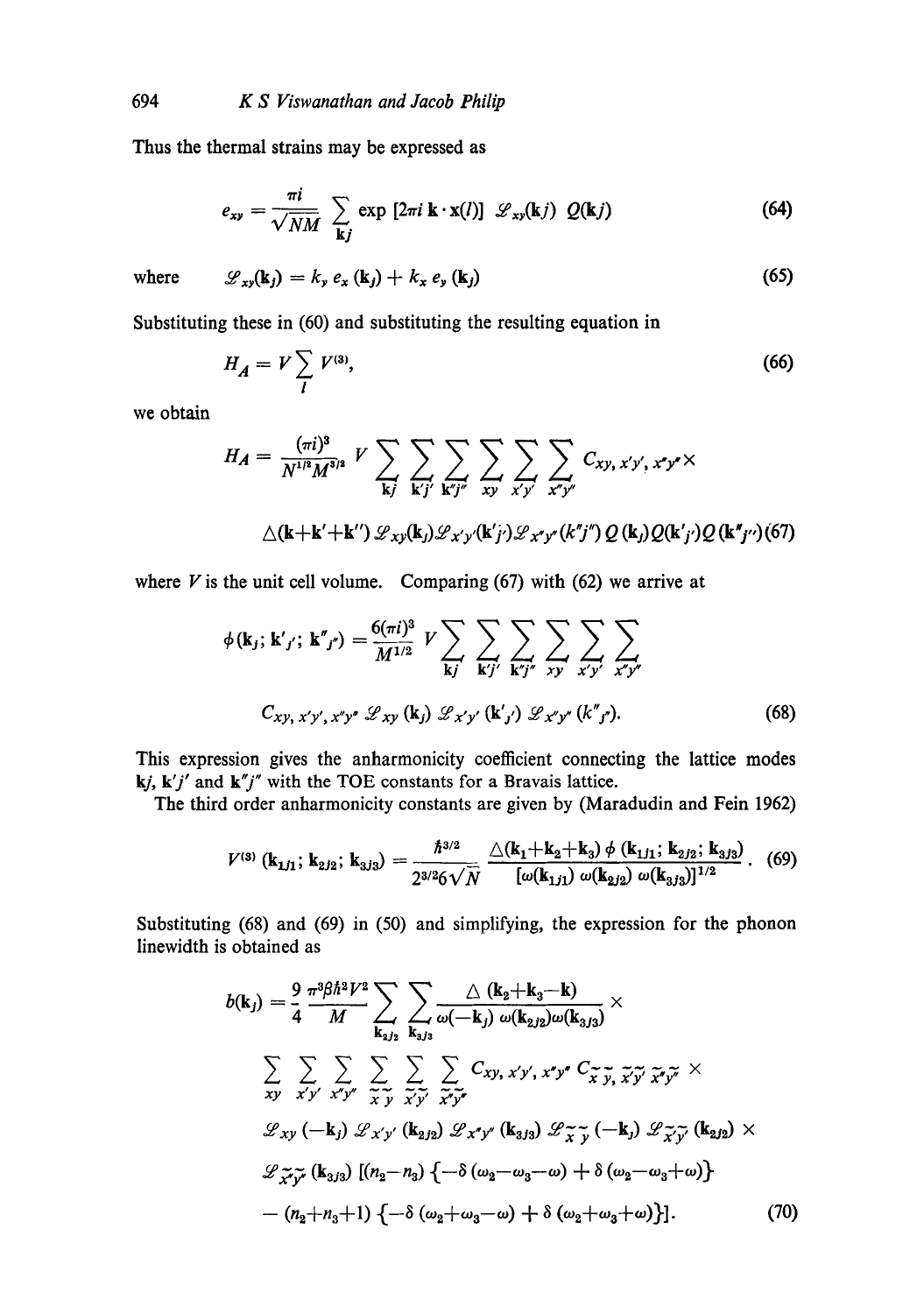Consider the product

$$
P_{xy,\widetilde{x}\widetilde{y}}\left(\mathbf{k}_{2j2},\mathbf{k}_{3j3}\right)=\sum_{x'y'}\sum_{x''y'}\sum_{\widetilde{x}\widetilde{y'}}\sum_{\widetilde{x}\widetilde{y'}}C_{xy,\,x'y',\,x''y''}\times
$$

$$
C_{\widetilde{x}\widetilde{y},\,\widetilde{x}\widetilde{y'}}\widetilde{x\widetilde{y''}}\cdot\mathscr{L}_{x'y'}\left(\mathbf{k}_{2j2}\right)\mathscr{L}_{x''y''}\left(\mathbf{k}_{3j3}\right)\mathscr{L}_{\widetilde{x}\widetilde{y'}}\left(\mathbf{k}_{2j2}\right)\mathscr{L}_{x''\widetilde{y''}}\left(\mathbf{k}_{3j3}\right)
$$

This becomes

$$
P_{xy,\widetilde{x}\widetilde{y}}\left(\mathbf{k}_{2j2},\mathbf{k}_{3j3}\right) = 16 \sum_{x'y'} \sum_{x'y''} \sum_{\widetilde{x}\widetilde{y'}} \sum_{\widetilde{x}\widetilde{y''}} C_{xy,\,x'y',\,x''y''} \times
$$
  

$$
C_{\widetilde{x}\widetilde{y},\, \widetilde{x'}\widetilde{y'},\, \widetilde{x''}\widetilde{y''}} \cdot k_{2y'} \, e_{x'} \, k_{3y''} \, e_{x''} \, k_{2\widetilde{y'}} \, e_{\widetilde{x'}} \, k_{3\widetilde{y''}} \, e_{3\widetilde{x}} \tag{71}
$$

in view of the relation (65). In the above we have the relation  $k_3=k-k_2$ . Then (70) can be rewritten as

$$
b(\mathbf{k}_j) = \frac{9}{4} \frac{\pi^2 \beta \hbar^2 V^2}{M} \sum_{\mathbf{k}_{2j_2}} \sum_{j_3} \sum_{xy} \sum_{\tilde{x}\tilde{y}} \sum_{\tilde{y}\tilde{y}} \sum_{\tilde{y}\tilde{y}} \sum_{\omega(-\mathbf{k}j) \omega(\mathbf{k}_{2j_2}, \mathbf{k}_{3j_3})} \sum_{\omega(-\mathbf{k}j) \omega(\mathbf{k}_{2j_2})} \mathcal{L}_{xy}(-\mathbf{k}j) \mathcal{L}_{\tilde{x}\tilde{y}}(-\mathbf{k}j) \times
$$

$$
[(n_2 - n_3) \{-\delta(\omega_2 - \omega_3 - \omega) + \delta(\omega_2 - \omega_3 + \omega)\} - (n_2 + n_3 + 1) \{-\delta(\omega_2 + \omega_3 - \omega) + \delta(\omega_2 + \omega_3 + \omega)\}], \tag{72}
$$

where  $\omega_2 = \omega(\mathbf{k}_{2/2})$  and  $\omega_3 = \omega(\mathbf{k}_{3/3}) = \omega(\mathbf{k}-\mathbf{k}_{2,3}).$ 

We will use the convention that all the frequencies are positive. If for any particular value of  $\mathbf{k}_2$ , the relation  $\omega(\mathbf{k}_{2/2})-\omega(\mathbf{k}_2-\mathbf{k},j) = \omega(\mathbf{k}_j)$  is satisfied, then the first delta factor will contribute to the sum in (72). Let us denote the corresponding value of  $k_2$  by  $K_2^{(1)}$ . If  $-\omega(k_{2/2})+\omega(-k_2+k,j)$  is positive and is equal to  $\omega(k_j)$ , we denote the corresponding value of  $k_2$  by  $K_2^{(2)}$ . Similarly the value of  $k_2$  for which the relation  $\omega(\mathbf{k}_j) = \omega(\mathbf{k}_{2j2}) + \omega(\mathbf{k}-\mathbf{k}_2,j)$  is satisfied, will be noted by the symbol  $\mathbf{K}_2^{(3)}$ .  $K_2^{(1)}$ ,  $K_2^{(2)}$  and  $K_2^{(3)}$  can be evaluated by solving the lattice dynamical dispersion equation for the crystal. Let us write

$$
n_2^{(i)} = n[\omega(\mathbf{K}_2^{(i)}, j_2) \text{ and } n_3^{(i)} = n[\omega(-\mathbf{K}_2^{(i)} + \mathbf{k}, j_3)], i = 1, 2, 3
$$
\n(73)

**On evaluating the contributions from the delta factors, we have** 

$$
b(\mathbf{k}_j) = \frac{9}{4} \frac{\pi^3 \beta \, \hbar^2 \, V^2}{M} \sum_{j_1 j_2} \sum_{x y} \sum_{\widetilde{x} \, \widetilde{y}} P_{xy} \widetilde{y} \widetilde{y} (j_2 j_3) \times
$$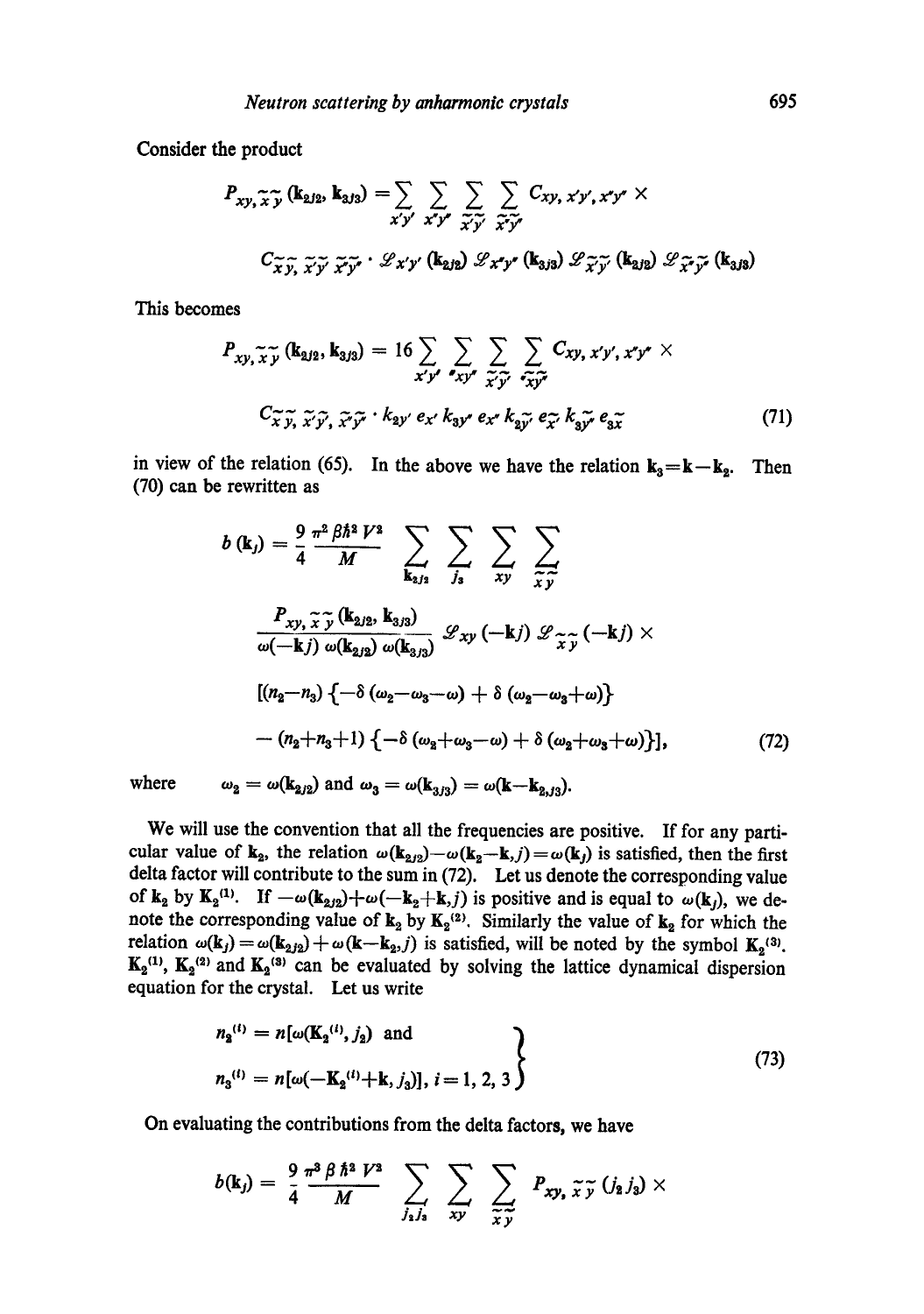$$
\frac{\mathscr{L}_{xy}(-\mathbf{k}_{j}) \mathscr{L}_{\widetilde{x}\widetilde{y}}(-\mathbf{k}_{j})}{\omega(-\mathbf{k}_{j}) \omega(\mathbf{k}_{2j2}) \omega(\mathbf{k}_{3j3})} \{-n \left[\omega(\mathbf{K}_{2}^{(1)}, j_{2})\right] \n+ n \left[\omega(-\mathbf{K}_{2}^{(1)} + \mathbf{k}, j_{3})\right] + n \left[\omega(\mathbf{K}_{2}^{(2)}, j_{2})\right] - n \left[\omega(\mathbf{k} - \mathbf{K}_{2}^{(2)}, j_{3})\right] \n- n \left[\omega(\mathbf{K}_{2}^{(1)}, j_{2})\right] - n \left[\omega(\mathbf{k} - \mathbf{K}_{2}^{(3)}, j_{3})\right] - 1 \}.
$$
\n(74)

Also we get

$$
\sum_{xy} \sum_{\tilde{x}, \tilde{y}} P_{xy, \tilde{x}, \tilde{y}} (j_2 j_3) \mathcal{L}_{xy} (-\mathbf{k}_j) \mathcal{L}_{\tilde{x}, \tilde{y}} (-\mathbf{k}_j) =
$$
  
\n4 
$$
\sum_{xy} \sum_{\tilde{x}, \tilde{y}} P_{xy, \tilde{x}, \tilde{y}} (j_2 j_3) e_x k_y e_{\tilde{x}} k_{\tilde{y}} =
$$
  
\n64 
$$
\sum_{xy} \sum_{x'y'} \sum_{x''y''} \sum_{\tilde{x}, \tilde{y}} \sum_{\tilde{x}, \tilde{y}'} \sum_{\tilde{x}'' \tilde{y}''} C_{xy, x'y', x''y''} C_{\tilde{x}, \tilde{y}, \tilde{x}'' \tilde{y''}} \times
$$
  
\n
$$
e_x k_y e_{\tilde{x}} k_{\tilde{y}} k_{\tilde{y}} y e_{x'} k_{\tilde{y}} y e_{x''} k_{\tilde{y}} \tilde{y} e_{\tilde{x}'} k_{\tilde{y}} \tilde{y} e_{\tilde{x}''}
$$
 (75)

For a cubic crystal, the above expression is a quadratic in the six TOE constants  $C_{111}$ ,  $C_{112}$ ,  $C_{144}$ ,  $C_{166}$ ,  $C_{123}$  and  $C_{456}$ . One can evaluate the coefficients of all the 21 products. For example, the coefficient of  $C_{111}^2$  in the above expression is

$$
64 \sum_{x} k_{2x}^{2} k_{3x}^{2} e_{x}^{4}
$$

and the coefficient of  $C_{112}^2$  is

$$
\sum k_{2x}^2 k_{3y}^2 e_x^2 e_y^2
$$

where the sum is over the three values  $x$ ,  $y$ ,  $z$  for the components of  $k$  or e. Similarly, one can evaluate the coefficients of all the 21 coefficients  $C_{xyz} C_{x'y'z'}$  in the sum (75). If one finds out from lattice dynamical calculations the vectors  $K_2^{(1)}$ ,  $K_2^{(2)}$  and  $K_2$ <sup>(3)</sup>, the right hand side of the expression for  $b(k_j)$  which is a quadratic in the six TOE constants of a cubic crystal, can be determined. If one uses 21 distinct values of  $b(\mathbf{k}_i)$  obtained from neutron scattering experiments, the 21 product terms of the type  $C_{xyz}$ ,  $C_{x'y'z'}$  can be obtained directly by matrix inversion and the TOE constants can be evaluated from these products. But even this is not necessary as the right hand side of (75) depends only on the six independent TOE constants. One can evaluate by a process of iteration all the six TOE constants if the experimental value of  $b(\mathbf{k}_i)$  are known for six distinct values of  $b(\mathbf{k}_i)$ . Thus neutron scattering data on the width of the spectral Iines could provide a powerful method for evaluating the third order elastic constants of cubic Bravais lattices.